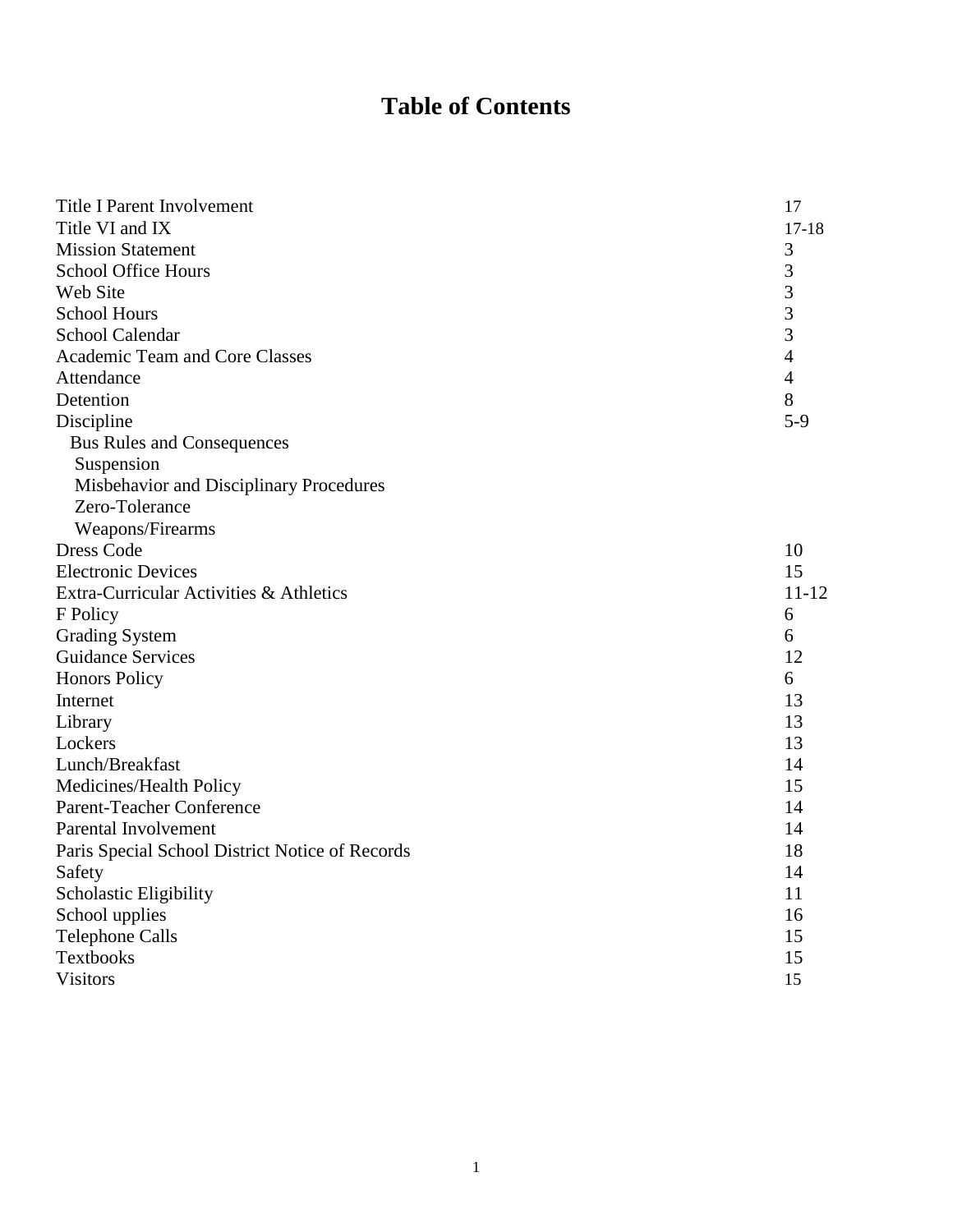Inman Middle School serves 6<sup>th</sup>, 7<sup>th</sup>, and 8<sup>th</sup> grades in the Paris Special School District. Inman is designed to provide a program that is sharply focused on the rapidly moving and changing learners in transition from childhood to adolescence.

The policies described in this agenda are to be read and adhered to by both parents and students. They are designed to provide a safe, academically challenging, and personally stimulating growth environment for all Inman students.

| <b>School Calendar</b><br>2019-20                                                                                                                                                                                                                                                                                                                                                                                                                                                                                                                                                                                                        |  |
|------------------------------------------------------------------------------------------------------------------------------------------------------------------------------------------------------------------------------------------------------------------------------------------------------------------------------------------------------------------------------------------------------------------------------------------------------------------------------------------------------------------------------------------------------------------------------------------------------------------------------------------|--|
|                                                                                                                                                                                                                                                                                                                                                                                                                                                                                                                                                                                                                                          |  |
| August 2, 2019<br>First day for Students Abbreviated Day<br>September 2, 2019<br>Labor Day<br>September 20, 2019<br><b>Parent Teacher Conference</b><br>October 14-18, 2019<br><b>Fall Break</b><br>November 27-29, 2019<br><b>Thanksgiving Break</b><br>December 20, 2019<br><b>Abbreviated Day</b><br>December 23, 2019<br>Christmas Holiday<br><b>January 2, 2020</b><br>Christmas Holiday<br><b>January 3, 2020</b><br>Admin Day (No Students)<br><b>Students Return</b><br>January 6, 2020<br><b>January 20, 2020</b><br>Martin Luther King Day<br>President's Day<br>February 17, 2020<br>March 23-27, 2020<br><b>Spring Break</b> |  |
| April 10, 2020<br>Good Friday                                                                                                                                                                                                                                                                                                                                                                                                                                                                                                                                                                                                            |  |
| April 24, 2020<br>Fish Fry<br>May 20, 2020<br>Admin Day (No Students)<br>May 21, 2020<br>Last Day of School Abbreviated Day                                                                                                                                                                                                                                                                                                                                                                                                                                                                                                              |  |

#### **Mission Statement**

It is our mission at Inman Middle School to create quality educational experiences and opportunities that promote creative exploration and inspire a love of learning in each student.

#### **Vision**

It is the vision of Inman Middle School to be West Tennessee's leading public middle school, one in which students are known for their academic excellence, technical expertise, strong character, and community pride.

#### **School Office**

Office Hours: 7:30 a.m. – 3:30 p.m. Phone: (731) 642 – 8131 Fax: (731) 642 – 8209

#### **Web Site**

http://www.parisssd.org/~inmanweb/InmanSchoolPage.htm

#### **School Hours**

Students will be admitted to their classrooms at 7:50 A.M. The school building opens at 7:30 A.M. Those arriving before 7:50 A.M. are to go to the lunchroom where they will be seated. Students will be tardy after 8:00 A.M. Breakfast will be served beginning at 7:35 A.M. each school day. Dismissal is at 3:10 P.M.

#### **Regular After School Activities Schedule**

Monday 3:10 p.m. – 4:10 p.m. – Detention/Tutoring Tuesday 3:10 p.m. – 4:10 p.m. – Detention/Tutoring Wednesday 3:10 – 4:10 – Detention/Tutoring Thursday  $3:10$  p.m.  $-4:10$  p.m.  $-$  Detention/ Tutoring Friday 3:10 p.m. – 4:10 p.m. – Detention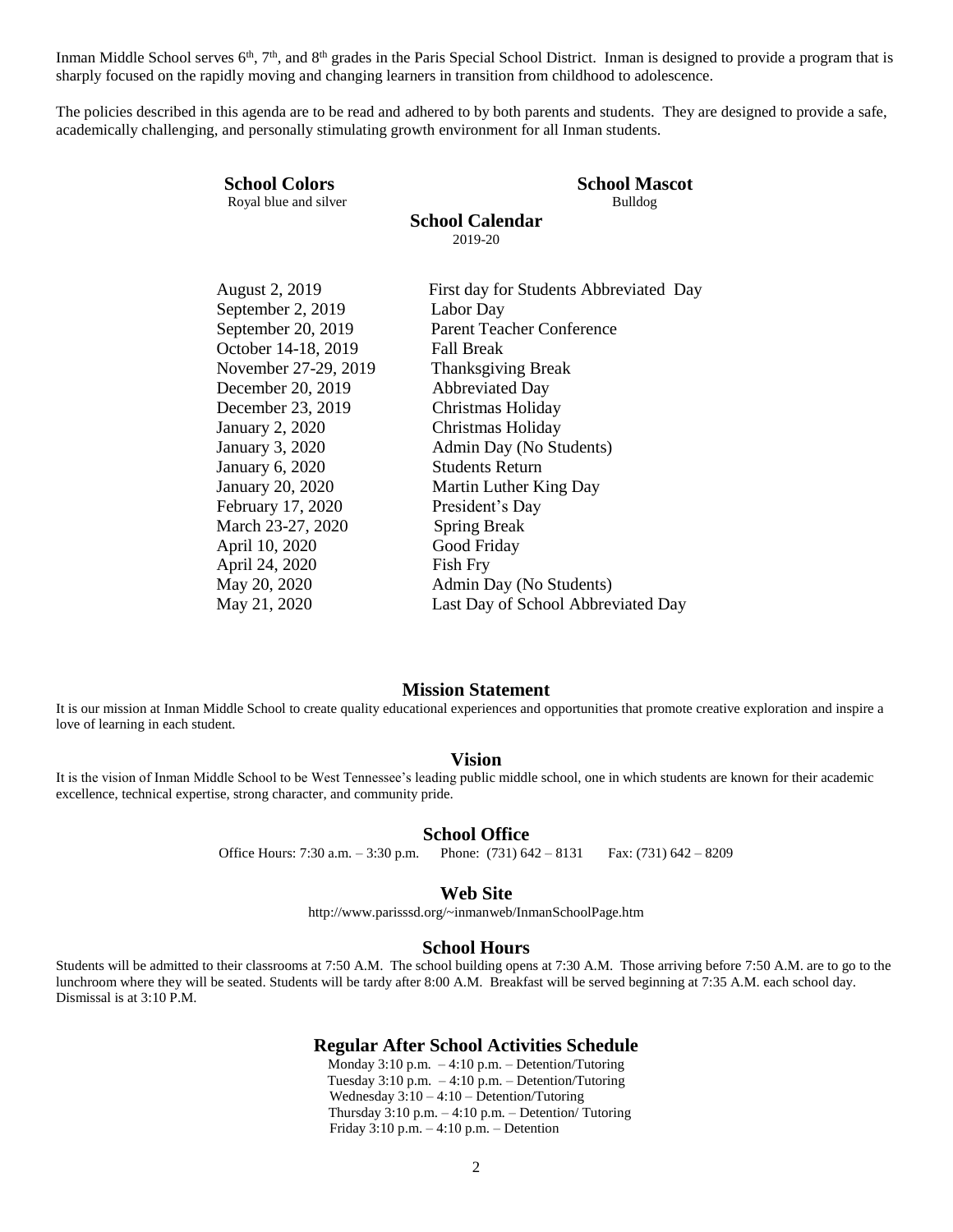# **Attendance**

Success in school is directly related to regular, punctual attendance. Attendance on a regular basis promotes student dependability and is necessary for smooth functioning of the school's educational program. Frequent absences and/or tardiness may result in poor academic work, lack of social development, and possible academic failure.

Paris Special School District Attendance Policy helps to meet the educational needs of all students:

- 1. Following absence from school, a student is required to present a signed written note from a parent/guardian to the school explaining the reason for the absence. Inman accepts 5 parent notes per year.
- 2. Absences are classified as EXCUSED or UNEXCUSED.

**Excused Absences** include: Personal illness Illness of an immediate family member or caregiver Immediate family member death Extreme weather conditions Religious observances School related activities (as designated by P.S.S.D. Board Policy) Circumstances which, in the judgment of the principal, are beyond the control of the student **Unexcused Absence** Any absence not covered by one of the aforementioned excused absences Students expelled or suspended shall be considered unexcused absence

### **\*State law considers a student with five (5) or more unexcused absences chronically absent**.

The parent or guardian of chronically absent students will be required to complete a tiered attendance intervention plan with further action taken by Henry County Juvenile Court as needed.

3. Checking in or out of school during the school day will affect their perfect attendance. Students arriving after 8:10 a.m. are tardy and must report to the office to obtain a tardy slip for admission to class.

#### *\*\*A student will be scheduled to attend a detention session following three (3) unexcused tardy slips.*

- 4. To comply with state attendance laws parents/guardians will be notified by the school principal after three (3) or more days of unexcused absences.
- 5. Make-up work may be requested and picked up in the office between 12 noon p.m. and 3:30 p.m. only. Students are responsible for picking up make-up assignments upon return to class. Students will have (1) day for everyday missed to complete assignments.
- 6. Pre-arranged absences are subject to approval by the principal.

#### **Academic School Day**

The school day is comprised of nine (9) periods during which students participate in the following:

- 1. Four academic core classes math, science, reading/ language arts and social studies.
- 2. Two elective classes or band/chorus/strings
- 3. One period of STEM, Physical Education, and IMEX (Inman Middle Extension) on alternating basis.
- 4. One RTI class

# **ACADEMIC TEAM AND ACADEMIC CORE CLASSES**:

All students are assigned to an academic team at the beginning of the school year. Teachers on a specific team share the same students, same schedule, same part of the building, as well as the responsibility of planning for the instruction of major academic subjects including math, science, language arts, and social studies. Teachers on a team implement common rules, learning projects and activities, and confer regularly about the academic experiences of each student on their assigned team. Students are assigned to a homeroom at the beginning of

the school year, but may be reassigned to another homeroom on the same team throughout the year to best accommodate their learning needs. Teachers use flexible scheduling for academic classes.

#### **ELECTIVE CLASSES:**

Students are given the opportunity to participate in band, chorus, strings, or they may choose to take elective classes. Elective classes are offered for nine (9) weeks. Topics each year include: computer programs, math, science, economics, citizenship, fine arts.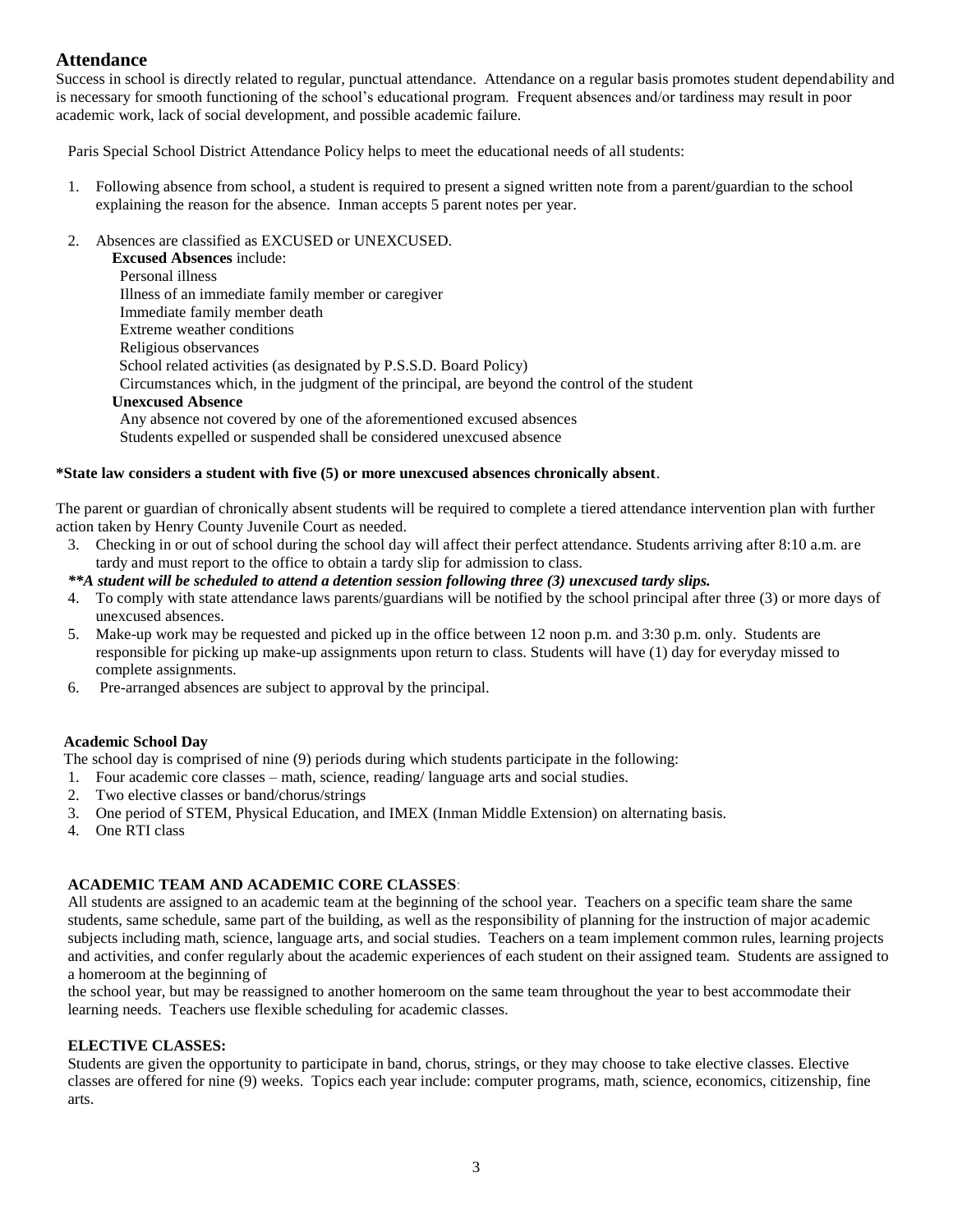# **IMEX Inman Middle Extension CLASSES**

**Along with P.E. and STEM, students will take an IMEX class. IMEX is designed to be extensions of the academic class but instruction is to be hands on learning based projects, extended reading, guidance, DARE, and other approved programs brought into the school setting for extended learning possibilities that support academic learning.**

## **RTI CLASSES**: Response to Intervention

All students will take a RTI class in Language Arts and/or Math. These classes are designed to extend learning in those subject areas. Some students will have the opportunity to take our STEM II class during this time, however, not all students will qualify for this opportunity.

### **STEM and STEM II CLASSES:**

All students will take STEM class where they will explore different concepts of Science, Technology, Engineering, and Math. Concepts will be explored through computer modular learning in 6<sup>th</sup> grade with some hands on activities.As the student progresses through IMS, they will have many opportunities to work in groups and participate in challenges to plan, budget, design, build, and then demonstrate a product. Examples of activities will include, but are not limited to: egg drop, catapult, Co2 Cars, building flying small scale planes, robots, card board boats, etc.

Some students that meet the requirements will have the opportunity to take STEM II during RTI time. To qualify for the advanced STEM class, a student must have no D's or F's for any 6 weeks in academic subjects, not missing more than 5% of the school year at any time during the school year, rarely tardy for school, on grade level in both Math and ELA, and have no behavior infractions beyond a level 3 on the IMS behavior form.

# **HOMEWORK POLICY:**

It is the policy of Inman Middle School that homework is an important student activity that contributes to the total educational process. Homework is a way to tie the school more closely to the home. Homework is defined as a task assigned to students during the class and completed outside the classroom or during non-school hours. Homework may take the form of additional practice on exercises, reading of material on a specific topic, in-depth follow-up of classroom activities, or independent project work related to the subject. Homework will be used by teachers as an extension of classroom instruction to expand or enrich the regular class work or to assure mastery of a particular skill or concept. Many classes at IMS allow time for completion in class, but occasionally there is homework assigned and the support of parents is critical for student success.

The objectives of homework should be to:

- Reinforce skills introduced in the classroom.
- Achieve mastery of basic learning such as mathematical facts.
- Promote independent, in-depth study of a chosen topic.
- Provide opportunities for broad enrichment activities.
- Promote wise and orderly use of time.

The student's responsibilities are to:

- Write assignments in the planner daily.
- Be sure he/she understands the assignments, and don't hesitate to ask questions if necessary.
- Complete the assignments.
- Turn the assignments in by the due date.

If the student chooses not to do a homework assignment, he/she may be given detention, lose a privilege, etc.

The parent's responsibilities are to:

- Make homework a top priority.
- Check for completion of homework and sign planners daily.
- Provide necessary supplies and a quiet homework environment.
- Be supportive and give assistance when students get frustrated or discouraged with assignments, but do not do the homework for the child.
- Contact the teacher to clear up any misunderstandings, troubleshoot problems, and be better informed about the child's progress.

The Faculty's responsibilities are to:

- Discuss homework assignments on a daily basis.
- Schedule tests on different days if possible.
- Minimize homework assignments on dates of school-related activities such as concerts, ballgames, banquets, etc.
- Assign projects at different times.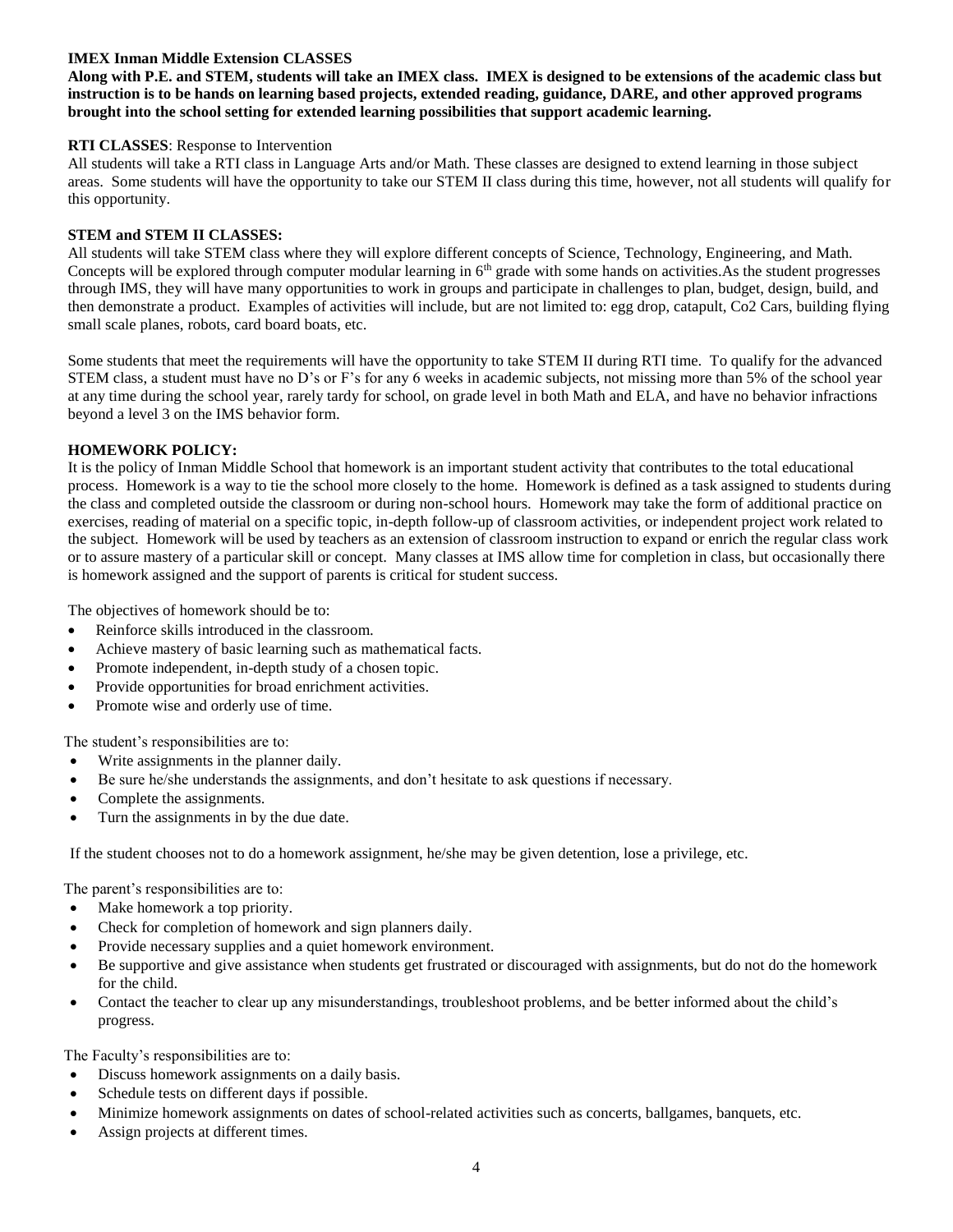Inman Middle School does and will continue to provide the best possible educational opportunities for all students. These include physical facilities, professional and supportive staff learning materials, and other resources. Only about seven hours per day, on the average, of a pupil's time is under the supervision of the school. Therefore, parents and the public share the responsibility for the education of children in all aspects of life. Homework, along with sports, special programs, and other activities is an important link in a total educational process.

# **Grading System**

**Academic Core classes including STEM and Electives are graded as follows:**

| . A + | $99 - 100$ |
|-------|------------|
| A     | $96 - 98$  |
| $A -$ | 95         |
| $B+$  | 94         |
| B     | $89 - 93$  |
| B-    | 88         |
| $C+$  | 87         |
| C     | 81-86      |
| $C-$  | 80         |
| $D+$  | 79         |
| D     | 76-78      |
| D-    | 75         |
| F     | 0-74       |

# **Inman Honors Policy**

The following policy will be used to determine student recognition for high academic achievement: All A's – All A's at grade level in core subjects (reading, language arts, math, science and social studies) with no "U" in conduct. All A's and B's – All A's and B's at grade level in core subjects (reading, language arts, math, Science and social studies) with no "U" in conduct.

# **Criteria for Academic Banquet**:

Student must maintain all A's and perform at grade level in core subjects and technology with the possibility of only one B per subject per year while having no "U" in conduct.

# **Inman Middle School F-Policy:**

Beginning at the end of the first six weeks, if a student has a failing grade on his/her interim report or report card in any academic area, their parents will be contacted. He/She will be required to stay after school for up to two days a week to receive the help he/she needs to raise their grade to passing (with parent support).

Students will be required to stay after with assigned teachers on assigned days to get their grades up and to receive assistance in the academic area in which they are struggling.

The IMS faculty and staff feel that it is our responsibility to do everything we can to help our students succeed. Parents of struggling students will receive a call from a teacher or principal setting up the dates for this service.

\*We love our students and expect great things from them but we also realize that sometimes they need extra support to be successful. Without parental support, this policy cannot be followed and students will miss out on the support the school is willing to provide.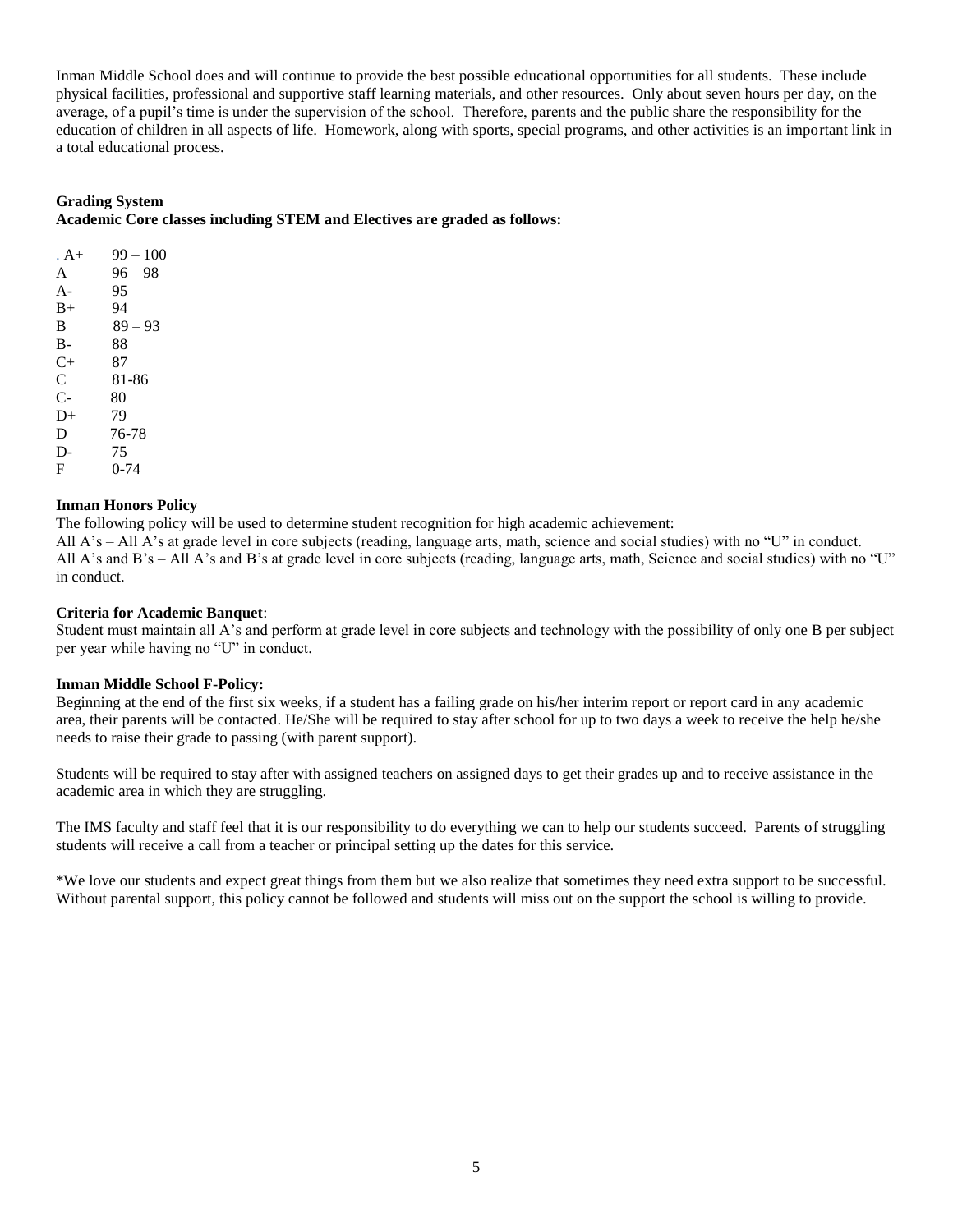## **Discipline Procedures:**

Distracting behavior interfering with the optimum functioning of each student or group of students will not be tolerated. Education cannot proceed without good discipline. ALL students are expected to demonstrate respect for teachers, staff administrators, and fellow students. The following form is used by teachers in their classrooms. Please note there are two levels of infractions. Punishment increases with frequency and seriousness of the infraction.

These rules are to be followed during the school day and at all school-sponsored functions. Students are to be well-mannered. Supervision is provided by school personnel during the school day and at school-sponsored functions. Promotion of gangs or other related behavior will not be permitted such as gang insignias, clothing types and styles, hand gestures etc. Fighting and violent behavior will result in immediate disciplinary action.

#### **Inman Middle School-Wide Discipline Referral System**

| Offense # | Consequence                                                    |
|-----------|----------------------------------------------------------------|
| 1.        | Warning conference with teacher                                |
| 2.        | Alternate assignment from teacher and detention                |
| 3.        | Teacher contact to parent made                                 |
| 4.        | 1 day of detention assigned by teacher                         |
|           | Parent must be contacted by a teacher/teacher assistant before |
|           | detention can be served                                        |
| 5.        | Administrative referral                                        |
| 6.        | Administrative referral: ISS                                   |
| 7.        | Administrative referral: ISS                                   |
| 8.        | Administrative referral: Intervention Program <sup>**</sup>    |
|           | **Number of days determined by administrator discretion        |

#### Minor Offenses

List of minor offenses:

| excessive talking<br>tardy to class | inappropriate conversation<br>unauthorized gum/food/candy | off task<br>equipment misuse |
|-------------------------------------|-----------------------------------------------------------|------------------------------|
| not prepared (pencil, paper)        | teasing, harassment, name calling                         | dishonesty                   |
| personal display of affection       | _cell phone violation                                     | running in hall              |
| misbehavior for substitute          | passing notes                                             | backtalk                     |
| cheating/plagiarism                 | writing on school property                                | dress code violation         |
| minor property damage               | failing to follow directions                              | sleeping in class            |
| physical horseplay                  | throwing objects                                          | verbal aggression            |
| use of slang                        | disobeying classroom rules                                | tardy to school              |

This is not an exhausted list and the school administration reserves the right to include other infractions not listed above. \*\*Excessive minor offenses will result in more serious consequences and will be treated as a major offense.

#### Major Offenses

Major offenses could result in Intervention , Suspension, Zero Tolerance Suspension, Criminal Justice Involvement and/ or placement in an alternative school placement.

| List of major offenses: |  |
|-------------------------|--|
|-------------------------|--|

| insubordination                                   | gross disrespect                                        |
|---------------------------------------------------|---------------------------------------------------------|
| fighting                                          | vandalism/major property damage                         |
| verbal/physical intimidation/threats              | leaving class/school without permission                 |
| failure to complete discipline consequences       | theft                                                   |
| use/possession of alcohol, drugs, weapons,        | lewd notes                                              |
| tobacco, paraphernalia, illegal substances        | gang issues                                             |
| behavior that endangers others                    | violations of acceptable use policy                     |
| chronic dress code violations                     | repeated teasing, harassment, bullying or cyberbullying |
| refusal to comply with classroom disciplinary     |                                                         |
| measures once all teacher resources/interventions |                                                         |
| have been exhausted                               |                                                         |

This is not an exhaustive list and the school administration reserves the right to include other infractions not listed above.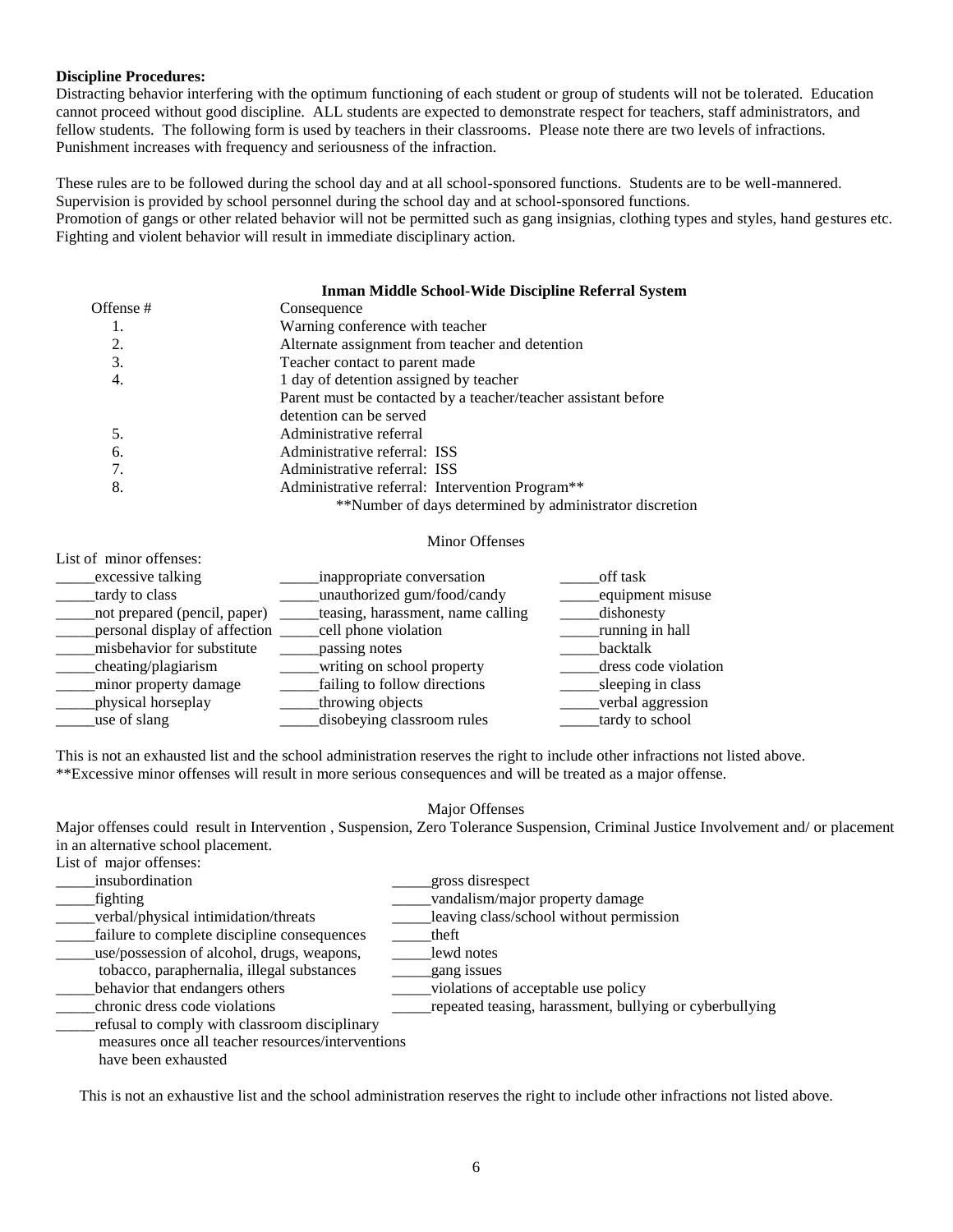# **After School Detention**

Detention is designed to promote good attendance, improve academic results, and support positive behaviors in the school setting. Students may be assigned to this class as a result of:

- 1. more than 3 tardy arrivals or absences (third tardy gets a warning, and every third tardy following the warning will be placed in detention)
- 2. behavioral infractions
- 3. poor academic habits such as failure to complete assignments

Transportation will be the responsibility of the parent/guardian. If students choose, they may ride the late bus route. If there is a conflict with the assigned detention, a reasonable effort will be made to reschedule this class. It is the responsibility of the student to deliver TFS notices to parents/guardians. TFS meets for one hour (3:10 p.m. – 4:10 p.m.) after school on the following days: Monday, Tuesday, and Thursday. The location, day, and the supervising teacher in charge of the class will be assigned by the principal.

### **Intervention Program**

Occasionally, a student's behavior at school or lack of academic desire warrants a more restrictive environment. In an effort to provide students what they need to progress, the IMS Intervention Program has been developed to help our struggling students learn social skills, study habits, and receive the support they need to be successful both academically and socially.

Intervention students are categorized as either Behavioral or Academic. When placed in either Intervention program, a student loses all privileges associated with school. These privileges include: participating or attending any activities at IMS during the day or afterschool including team and grade level lunches, ballgames, dances, celebrations, meeting, and other community/school events. If a student is placed in intervention, a parent and the student are required to meet with the Principal, Assistant Principal, Intervention Teacher, and Resource Officer for the initial input meeting and will be given the rules and procedures at that time.

### **In School Suspension (ISS) and Corporal Punishment**

Inman Middle has an ISS program for students that need a short term punishment for behavior violations. ISS is assigned for a period of 1 to 5 days and, depending on a parent's wishes, may be reduced or replaced with corporal punishment per PSSD board Policy 6.314.

### **Out of School Suspension**

**Occasionally, a student's behavior could warrant more extreme punishment by being removed from the school for a set amount of days or the remainder of the school year. Please refer to the following PSSD School Board Policies: 6.316 which can be found at the following web address:** <https://tsba.net/paris-board-of-education-policy-manual/#students>

# ADDITIONAL GUIDELINES:

- 1. A student shall not be suspended solely because charges are pending against him/her in juvenile or other court.
- 2. A teacher or other school official shall not reduce or authorize the reduction of a student's grade because of discipline problems except in deportment or citizenship.
- 3. A student shall not be denied the passing of a course or grade promotion solely on the basis of absences except as provided by board policy.
- 4. A student shall not be denied the passing of a course or grade promotion solely on the basis of failure to:
	- a. Pay any activity fee:
	- b. Pay a library or other school fine; or
	- c. Make restitution for lost or damaged school property.

#### **Bus Rules and Behavior Consequences**

Students are assigned to a specific bus by the principal or designee depending on their legal residence. While riding a school bus, the following rules should be obeyed at all times:

- 1. Obey the bus driver and follow the safety rules.
- 2. Stay in your seat.
- 3. No eating or drinking.
- 4. No gum.
- 5. Keep hands, feet, and objects to yourself.
- 6. Talk in a normal tone of voice
- 7. Never throw anything out the bus window.
- 8. Use only appropriate language.

The following consequences will apply, if a child does not obey these rules. The driver will take a child to the principal only when that child has shown an unwillingness to follow the directions of the bus driver.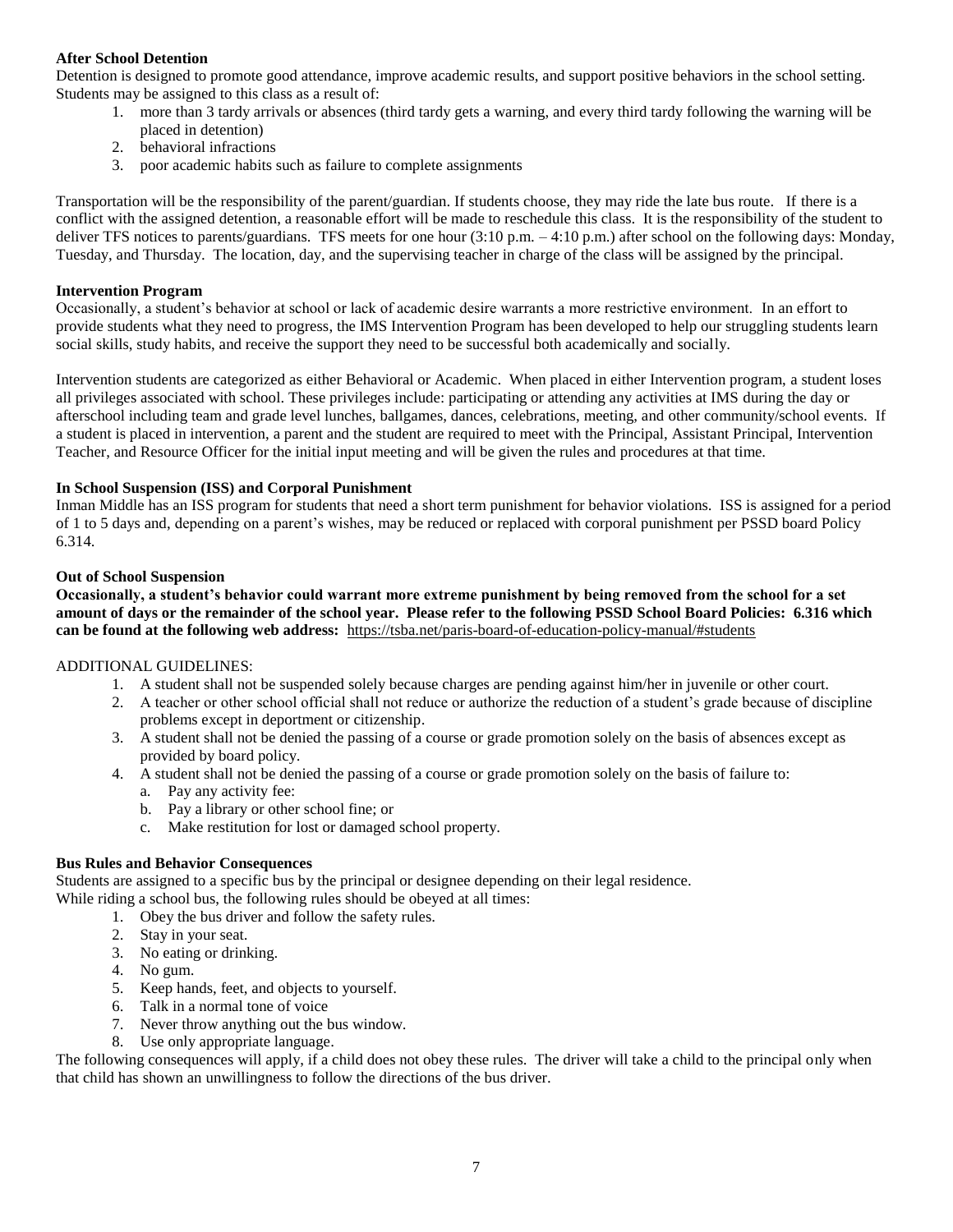# **1 ST Semester**

1 st Offense – Warning by principal.

 $2<sup>nd</sup>$  Offense – 3-5 day suspension from riding any bus.

 $3<sup>rd</sup>$  Offense – Suspended from riding any bus for remainder of semester.

### **2 nd Semester**

1 st Offense – Warning by principal.

 $2<sup>nd</sup>$  Offense – 3-5 day suspension from riding any bus.

 $3<sup>rd</sup>$  Offense – Suspended from riding any bus for remainder of semester.

\*\* NOTE – Students suspended from riding the bus during the  $1<sup>st</sup>$  semester will not receive an additional warning during the  $2<sup>nd</sup>$ semester.

FIGHTING OR INVOLVEMENT IN A FIGHT WILL RESULT IN AN IMMEDIATE ONE-WEEK SUSPENSION FROM ALL BUSES.

THROWING OR INVOLVEMENT IN THROWING OBJECTS INSIDE OR OUT OF THE BUS WILL RESULT IN AN IMMEDIATE ONE-WEEK SUSPENSION FROM ALL BUSES.

# **Weapons/Firearms Policy**

# **Title IV-A,Sec,4141(d), as well as T.C.A. 49-63401(g) and T.C.A. 49-6-4216(d)**

Students shall not possess, handle, transmit, use or attempt to use any weapon in school buildings or on school grounds at any time, or in school vehicles and/or busses or off the school grounds at a school sponsored activity, function or event.

Students are further forbidden to use any instruments or substances such as chemicals, pencils, scissors, razors or compasses with the intent to do harm or in a manner which renders the item dangerous. Students who violate this policy shall be subject to suspension for a period of up to one (1) year.

Upon information that a student is suspected of violating policy, the principal of the school shall notify the student's parent or guardian and the appropriate law enforcement officials as required by law. After inquiry and obtaining the facts of the accusations, the principal shall take appropriate action.

# **Firearms**

Any student bringing or possessing a firearm, or any device designed to discharge a projectile with lethal force, on school property or, any school event shall be recommended to the Board for suspension of one (1) calendar year. Students will be referred to the criminal justice or juvenile delinquency system. The suspension will be reviewed at the beginning of the new school year to determine if it should be continued.

(Paris Special School District Policy – JCBF)

# **Zero-Tolerance Behavior**

# **Title IV-A, Sec. 414(d) (7) (A)**

In order to ensure a safe and secure learning environment free of drugs, drug paraphernalia, violence, and dangerous weapons any student who engages in the following behaviors shall be suspended for a period of not less than one (1) calendar year. The superintendent shall have the authority to modify this suspension requirement on a case-by-case basis. Zero-tolerance acts as follows: 1. Student who brings or possesses a drug, drug paraphernalia or a dangerous weapon onto a school bus, onto school property or to any school event or activity; 2. Any student while on a school bus, on school property or while attending any school event or activity: (a) is under the influence of a drug; or (b) possesses a drug, drug paraphernalia or dangerous weapons; or (c) commit battery upon any teacher, principal, administrator or any other employee of a local education agency.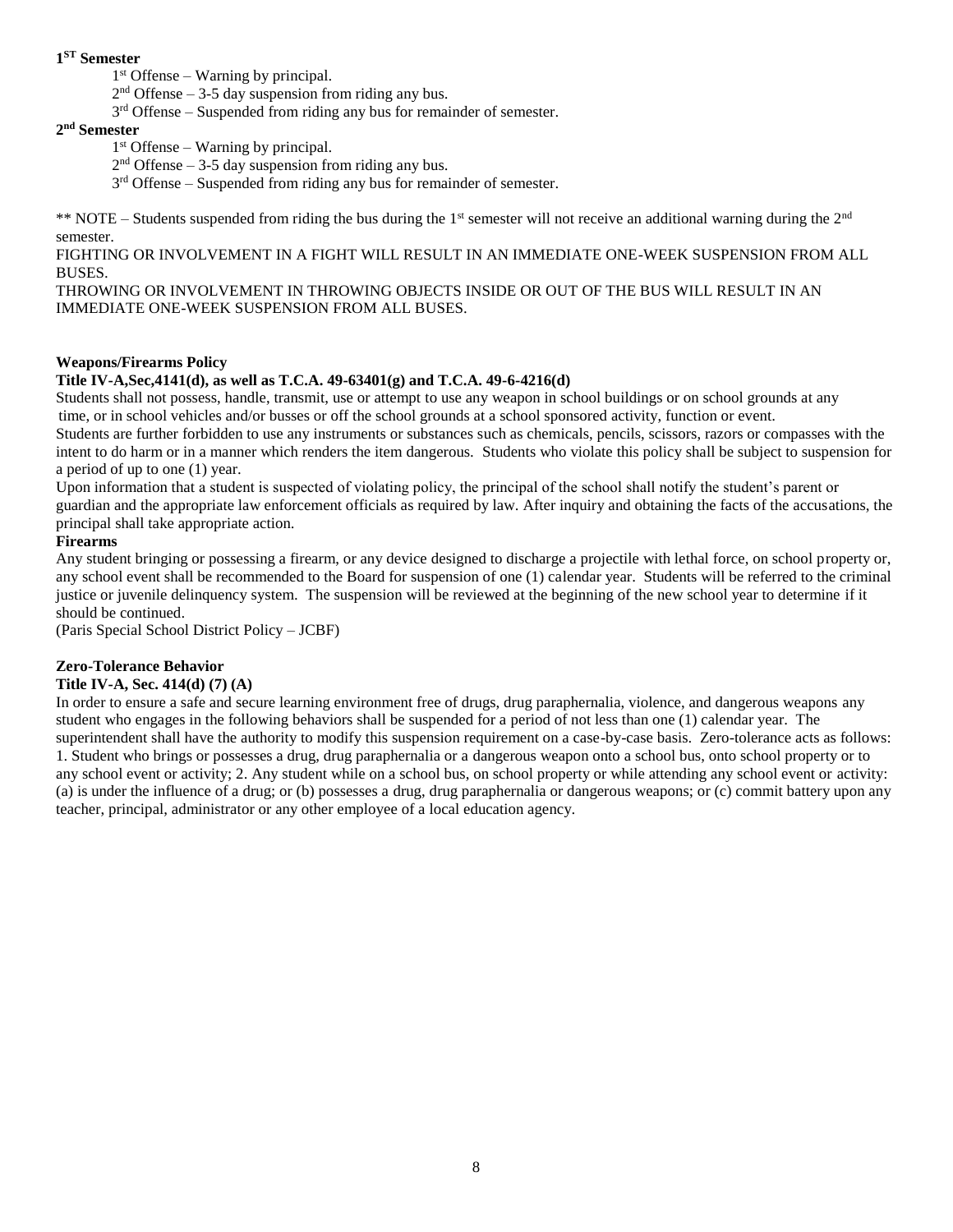# **INMAN DRESS CODE**

In order to maintain our standard of excellence, the expectations for both students and staff of Inman Middle School have been set very high year after year. However, while IMS administration has an obligation to provide teachers and students with an optimal setting, parents and students have the responsibility to understand and follow the IMS Dress Code to help maintain a safe, friendly, and positive learning environment while showing respect to themselves and others. The IMS staff feel very strongly that following the guidelines listed below will significantly benefit all students.

#### **Pants/Shorts/Skirts/Dresses**

- Khakis pants of any color or denim pants of any color in good repair (no holes, frays, or rips 4 inches above the knee) and proper fit.
- Skirts/dresses must fall no shorter than two inches above the kneecap. Shirts and dresses must have at least cap sleeves and not be low-cut at the top. Shorts should be of a modest length, with a straight hem, and be no shorter than 4 inches above the knee.
- Tights, leggings, and other extremely tight pants must be worn with a top that falls below the fingertips with arms extended fully to the side.

### **Shirts/Tops**

Tops must be collared shirts or tee-shirts with a neck line no lower than two inches below the collar bone. No offensive logos or graphics will be allowed.

### **Outerwear**

Inman and Henry County "Spirit Wear" sweatshirts and light-weight jackets and sweaters are allowed in the classroom.

*The following listing of inappropriate clothing is for illustrative purposes only and is not to be construed as exhaustive. The administrative staff reserves the right to sanction students for apparel the administration deems inappropriate.*

### **Unacceptable**

- sagging pants and overly large shirts
- spandex shorts, cut-off shorts, and tight-fitting shorts and tight sweat pants
- spandex jeans ("Jeggings")
- coats and heavy jackets in the classroom, i.e., anything heavier than a windbreaker, sweater, or sweatshirt
- head coverings and sunglasses of any type
- unnatural hair color
- gauged ear piercings

#### **Non-Compliance with Dress Code**

First violation – Student receives a verbal warning. The student will attempt to call a parent or guardian to bring appropriate clothing to the school. If the attempt to contact the parent or guardian is unsuccessful, the student will be sent to the clothes' closet.

Second violation – The student will attempt to call a parent or guardian to bring appropriate clothing and could be held in after-school detention.

Third violation – The student will attempt to call a parent or guardian to bring appropriate clothing. Student could be placed in inschool suspension for a minimum of five days. Parent will be required to meet with the administration to discuss the dress-code policy.

#### **The administration reserves the right to make discretionary decisions regarding dress code violations.**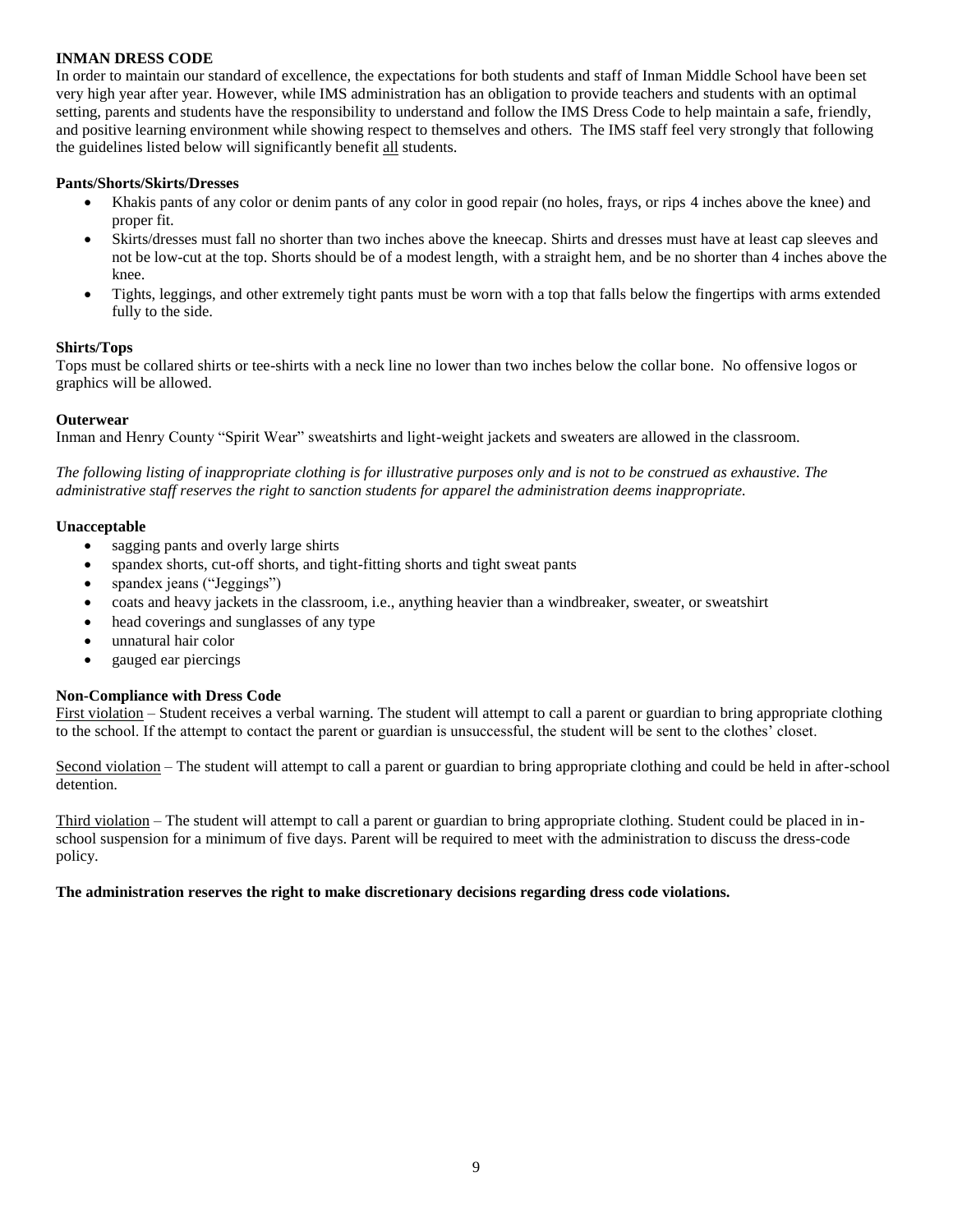# **Extra-Curricular Activities**

#### **Scholastic Eligibility**

In order to participate in any Extra-Curricular activity, the student's grades and behaviors have to meet the below listed expectations:

One academic (math, language arts, history, or science) class with a current grade of a "F" will make a student ineligible to participate in any athletic program, musical program, or other activity for at least one full week (7 days beginning the day Report Cards are sent home). If the grades do not improve at the end of the 7 days, the student remains ineligible.

Coaches may adopt a stricter policy but may not be more lenient. A school administrator shall have the authority to make individual student recommendations for Special Education, At-Risk students, or based on extenuating circumstances.

- Academic eligibility reports (aka Interims and 6 weeks reports) will be monitored by coaches, teachers, and administrators for participant eligibility.

- Scholastically ineligible participants will not be allowed to participate in games or practices while ineligible and will be required to attend after school tutoring while ineligible.

- School administrators and coaches shall have the authority to declare a student ineligible based on inappropriate behavior.

- If a student transfers during the school year, the grades from the previous school will determine the eligibility of the student to participate in extracurricular programs.

#### Behavior Expectations for Extra-Curricular Activities

In addition to scholastic eligibility, each student athlete/performer is expected to conduct themselves according to all rules and regulations of the school throughout the school year. No student will be allowed to compete or perform while on in/out of school suspension. If an event is scheduled for a non-school day, the student must be in accordance with these rules on the preceding day.

All athletes and performers must abide by the Inman Middle School's Code of Conduct. All rules and regulations are considered to be in effect throughout the school year. Most important are the rules on behavior and citizenship, which all students are expected to follow. Any student, who in the judgment of the coach or principal, is found to be conducting himself/herself in a manner which is not representative of the best interest of Inman Middle School will be suspended or dropped from the current extracurricular program.

**For any student to participate in any of the following extra-curricular activities, the student must attend ALL scheduled practices and games unless they have been excused prior to the activity.** Practices for most extra-curricular activities are scheduled so those students participating may ride the late bus route departing at 4:10 P.M. in most cases or otherwise specified by the Coach.

#### **ATHLETICS**

Before participating in any athletic activity a student must have the following:

- 1. A current physical
- 2. Proof of insurance either school policy or private policy
- 3. Consent to participate signed by parent/guardian

**Basketball:** Inman offers an intramural basketball program in the off season. There is also a competitive team for 7<sup>th</sup> and 8<sup>th</sup> graders during the October through February season. There are limited positions on both the boys' and girls' teams, therefore, try-outs are conducted to limit the number of participants and to insure a competitive squad.

**Cheerleaders**: A performing squad of incoming 7<sup>th</sup> and 8<sup>th</sup> graders is selected in April of each school year. Cheerleaders perform at all Inman basketball and football games. Try-outs are typically held in April or May of the previous school year.

**Football:** Offered for grades 7–8. A competitive squad of 7<sup>th</sup> and 8<sup>th</sup> grade students is selected for the fall season. All boys that remain committed and eligible are allowed on the team.

**Softball**: A Fall Sport that is open to all  $6<sup>th</sup>$ -  $8<sup>th</sup>$  grade young ladies during practices. Fifteen to eighteen seventh and eighth grade young ladies are chosen to represent IMS on the field.

**Soccer:** Offered for girls in the fall and boys in the spring. Offered for grades 7-8. Try-outs are held prior to the season at the coach's discretion.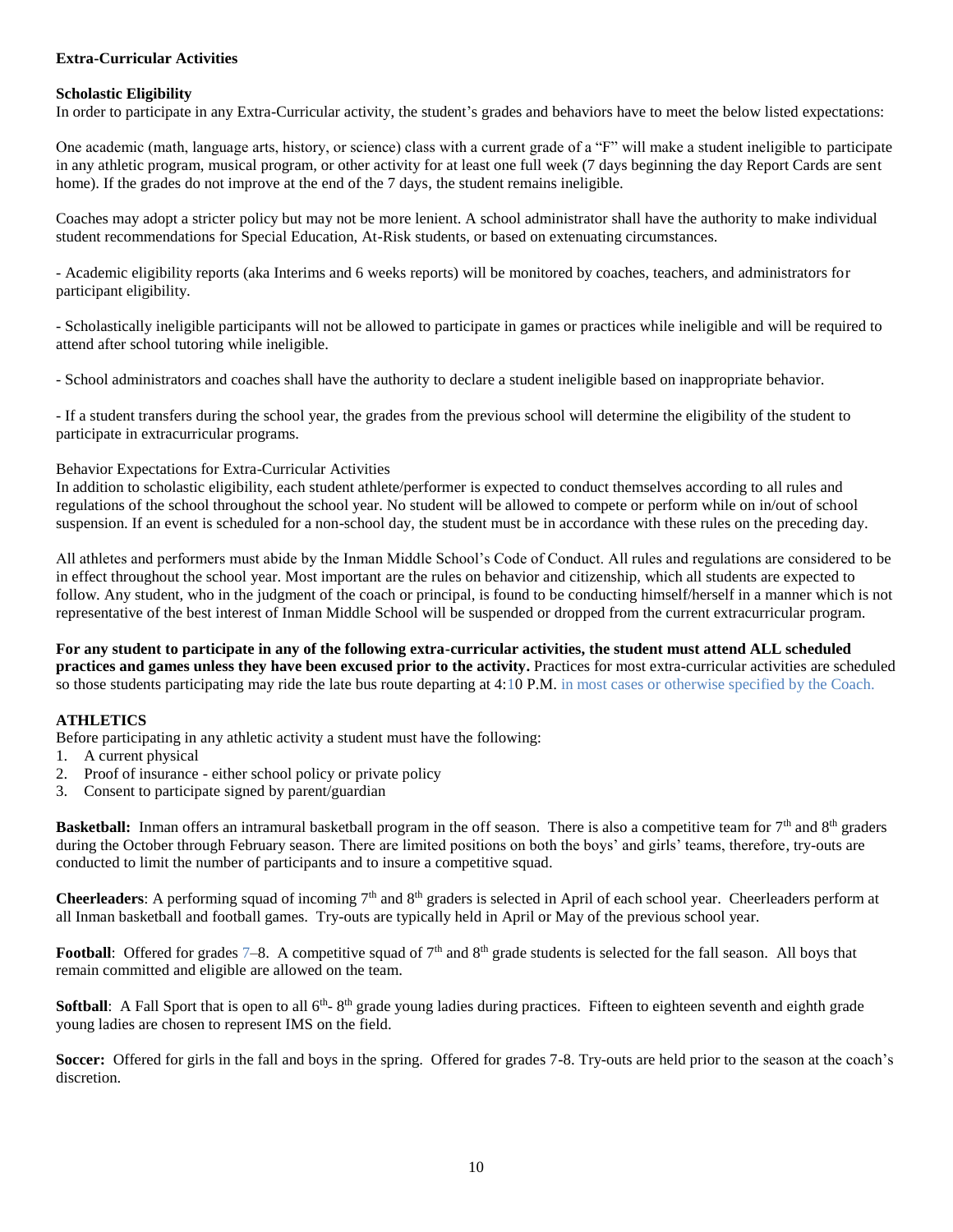# **ATHLETICS Continued…..**

**Cross-Country:** Cross-country is offered for 7<sup>th</sup> and 8<sup>th</sup> grade. All students committed to practice and willing to work hard are allowed on the team.

# **PERFORMING ARTS**

Several groups are formed each year and are subject to audition with that particular musical instructor. The following opportunities are available in which students can participate each year, with some smaller auditioned groups selected as determined by instructors.

**Treble Singers:**  $(25 - 30$  member group comprised of students with unchanged voices)

Auditions are held in September. Performances are scheduled throughout the year at various functions several of which occur outside of regular school hours. Students must be present for all practices and performances.

**Honors Band**: An auditioned group of 7<sup>th</sup> and 8<sup>th</sup> grade students. Performances vary from home sporting events to other requests from the community.

**Strings:** Classes are offered during the school day for three different levels of students - beginning, intermediate, and advanced. Students may choose Strings as one of their music choices in their music block.

### **CLUBS and OTHER ACTIVITIES**

**Beta Club:** Students are invited to join based on their academic performance in grades six through eight. Students must have all A's and B's in their academic classes and satisfactory conduct in all subject areas. Beta Club National requires students to be working on grade level or above. Additional projects throughout the year are normally scheduled and may occur outside of the regular school hours.

**4 – <b>H** Club: Regular club meetings are held at  $3:10$  p.m.  $-4:10$  p.m. on designated days for  $6<sup>th</sup> - 8<sup>th</sup>$  grades.

**Speech Team:** All students of any grade at IMS can be a member of the Speech Team. For more information contact Ms. Kelly McEntire.

#### **Guidance Services**

Teamwork is the cornerstone of the guidance and counseling department at Inman Middle School. The counselor and staff members work together to enhance the development of the *whole* child.

**Counseling:** Individual counseling, small group and large group

**Referrals:** May be made by students, staff members, principals, parents, juvenile authorities, Child Services, health department, mental health services, and other agencies.

**Coordinating:** Counselor, along with eighth grade teachers, assists student in planning their four year high school curriculum. Counselors meet with those students entering middle school for orientation and registration.

**Consulting:** With staff members, principals, parents, agencies, and **former school personnel for behavioral, social, and**  educational concerns.

**Programs:** Individual and large group sessions on the following:

- 1) Personal Safety/Conflict Resolution Child Sexual Abuse Prevention
- 2) Family Life and Sexuality Teen pregnancy, anatomy, puberty(abstinence is emphasized)
- 3) Disease Prevention HIV/STDs (abstinence is emphasized)
- 4) Emotional, Social, Mental Health Handling depression, utilizing effective communication skills, and developing healthy relationships
- 5) Healthy Living Nutrition, good grooming
- 6) Substance Use and Abuse Prevention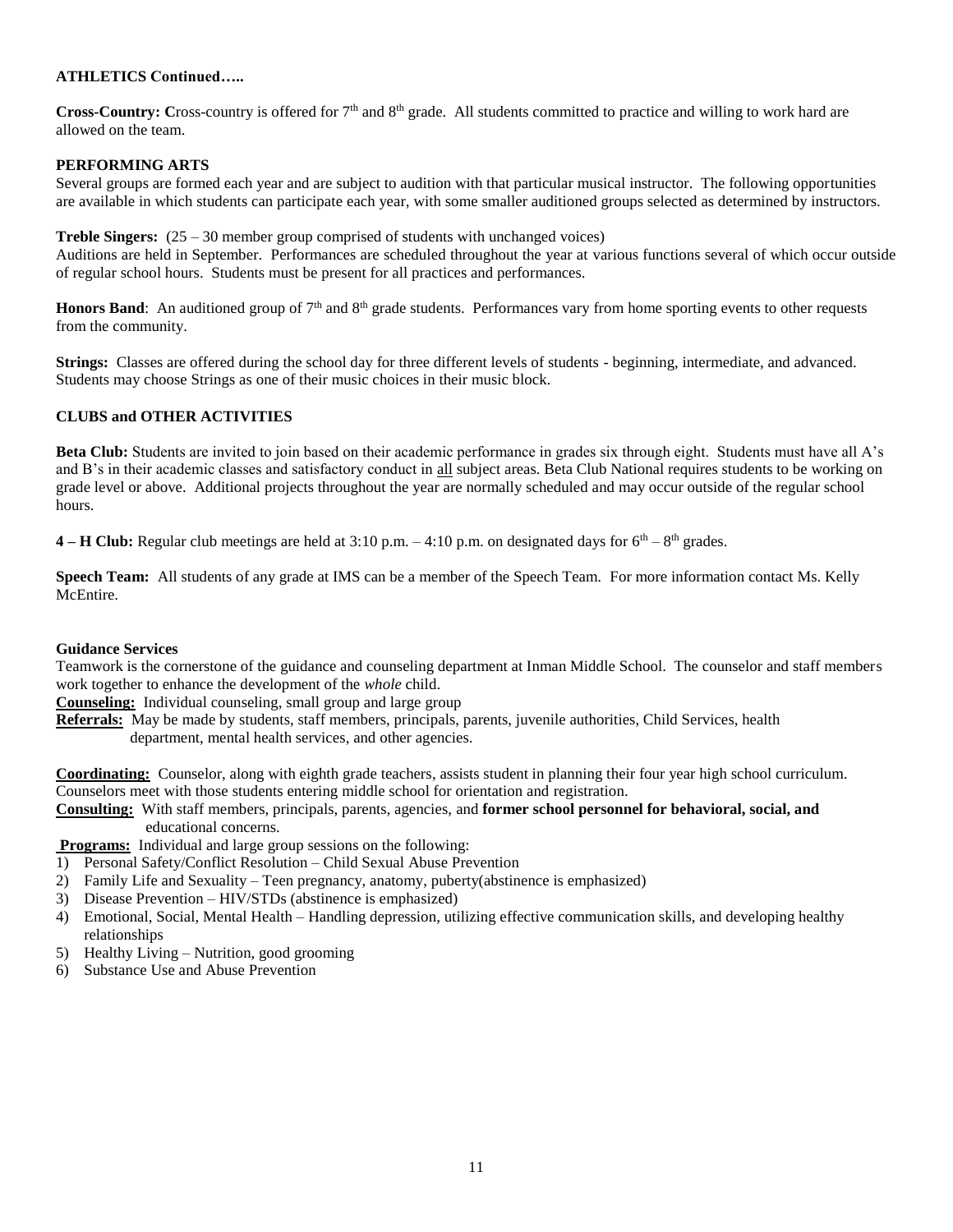# **Internet**

The Internet is available to the Paris Special School District students and teachers. While this is an exciting educational tool, it is very closely monitored. Parents/guardians must sign a permission form before any child is granted access to the Internet. A form will be provided with your registration packet.

# **STUDENT ACCEPTABLE USE POLICY FOR COMPUTER NETWORKS, EQUIPMENT, AND THE INTERNET**

Paris Special School District has the ability to enhance your child's education using technology. While the purposes of the school are to use Internet resources and technology for constructive education goals, users may discover information not acceptable for school use. We believe that the benefits of student access to technology will enhance our students' academic experiences.

All use of the Internet must be in support of education and research, consistent with the purposes of Paris Special School District. Communications on the network are often public in nature. General school rules for behavior and communications apply. It is expected that students will comply with district standards and the specific rules set forth below. The use of the network and technology equipment is a privilege, not a right, and may be revoked if abused. A student is personally responsible for his/her actions in accessing and utilizing the school's computer resources. The students are advised never to view, access, keep or send offensive messages or pictures, or anything that they would not want their parents or teachers to see.

**Parents and guardians of minors are responsible for setting and conveying the standards that their children shall follow when using media and information sources.** Therefore, we support and respect each family's right to decide whether or not to allow access. Students are responsible for appropriate behavior on the school's computer network and technology equipment just as they are in a classroom.

# **RULES AND REGULATIONS concerning Internet usage:**

- Never share your assigned computer, login ID, or password. If a password is shared, ALL students involved will be held responsible.
- Treat all school technology equipment with proper care.
- All network communication must be polite, kind, and free from inappropriate language. Personal information in the form of last names, phone numbers, and addresses shall not be included in network communication. If you are unsure about any use of technology or the Internet, ask your teacher.
- Notify any adult immediately if you encounter materials that violate appropriate use.
- DO NOT waste limited resources such as storage space or printing capacity. Only print with teacher permission.
- DO NOT copy or modify files or passwords belonging to other users, or misrepresent other users on the network.
- DO NOT violate copyright laws.
- **Cyberbullying is defined as willful and repeated harm inflicted through the use of technology.** Engaging in this behavior will not be tolerated.
- **The above list is not all inclusive. Computer and network privileges could be revoked at any time as deemed appropriate by administration.**

#### **Violation may result in loss of access as well as other disciplinary or legal action.**

#### **Bookstore**

A limited amount of items such as pencils, paper, erasers, etc. are available for sale at the bookstore (conference room) from 7:45 a.m. – 8:00a.m. The bookstore is operated by Parent Action Committee (P.A.C.) volunteers.

#### **Library**

Students are encouraged to explore the library for reading and research materials. The Library is almost always available to the students for research and finding a book to read for personal enjoyment. Self-Checkout and Check-in are available to all students enrolled at IMS.

#### **Lockers**

A locker is provided for the storage of books, coats, and permitted personal belongings. By law, school officials may inspect lockers and personal property at any time.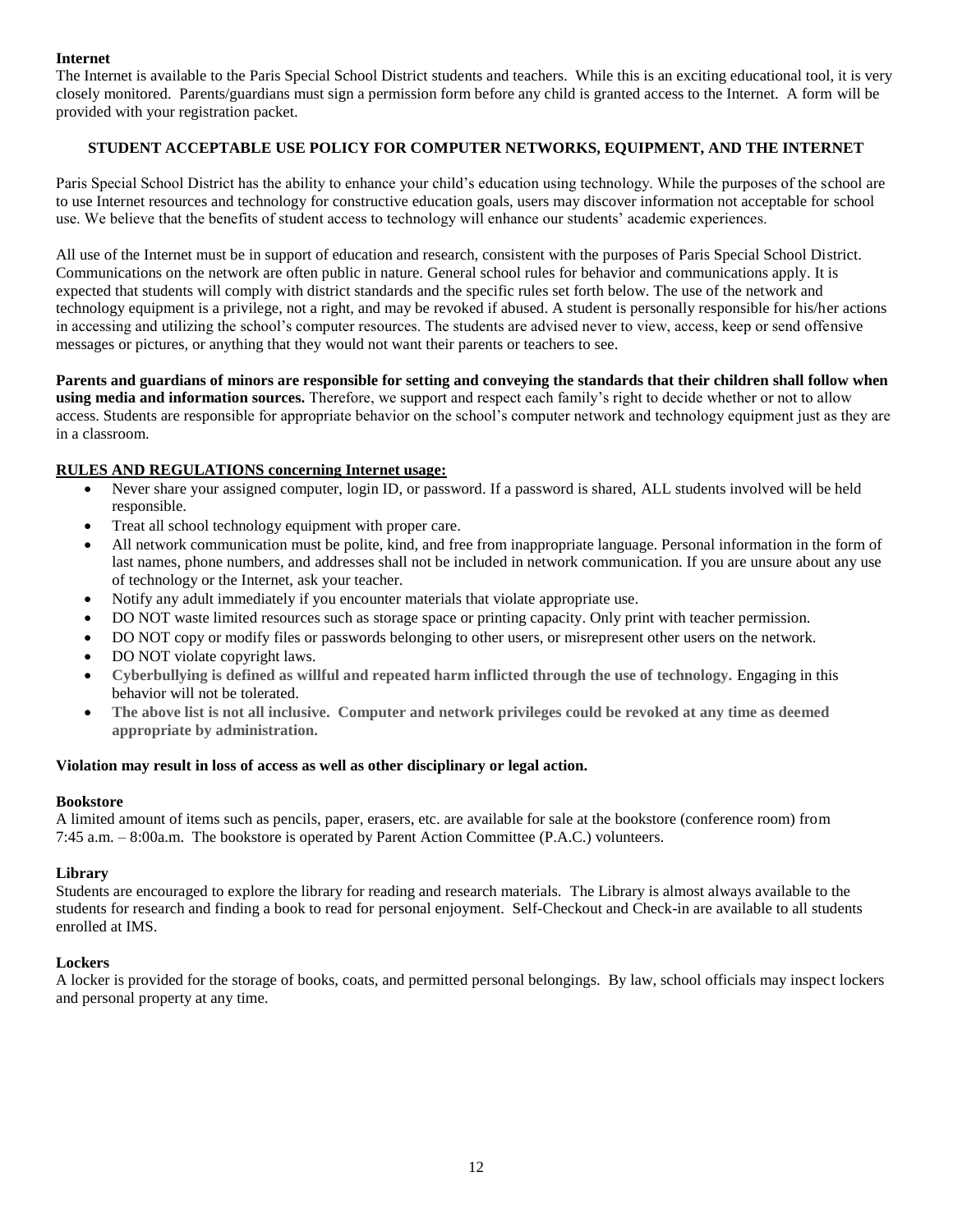# **Lunch/Breakfast**

Free/reduced lunch applications are available to all students during their enrollment. The applications must be filled out completely and signed before returning to the school office.

| <b>Cafeteria Prices</b> |               |                 |
|-------------------------|---------------|-----------------|
| <b>Breakfast</b>        | Full price    | 85¢             |
|                         | Reduced price | 30¢             |
| Lunch                   | Full price    | \$2.00          |
|                         | Reduced price | 40 <sub>c</sub> |
| Extra milk              |               | 30¢             |
| Water                   |               | 50 <sub>c</sub> |

### **Cafeteria Payment**

Due on Monday by check or cash. Checks should be made out to **Inman Cafeteria**. Report cards will be held if students have outstanding cafeteria charges.

### **CAFETERIA Rules:**

- 1. Carbonated beverages and carry out food are not allowed in the cafeteria.
- 2. Walk when entering and exiting the cafeteria.
- 3. Speak in soft voices, be pleasant and cooperative.
- 4. Follow designated traffic patterns.
- 5. Handle food properly.
- 6. Clean up eating space.
- 7. Saving seats is not allowed.
- 8. Raise hand for help or permission to leave cafeteria during the lunch period.
- 9. Report to classroom immediately after lunch.

#### **Parent-Teacher Conference**

The parent-teacher conference is scheduled for the end of the first six weeks. The conferences are held at the end of each six weeks for those students "at risk" of failing. Communication between parent and teachers is encouraged throughout the school year. Core academic teachers have a common planning period, and conferences may be scheduled with the team during this time. Please call the school's office to make an appointment.

#### **Parental Involvement**

#### **Parent Action Committee**

Parents are encouraged to volunteer for numerous P.A.C. committees. The parent organization has several fundraisers throughout the year including school pictures, yearbook, IMS t-shirts, and running the concessions for Reward Days, and school dances. The funds raised allow for all IMS students to participate in numerous activities, including field trips, school socials and other school-related functions. Funds also allow for special recognition to be provided for teachers during the school year.

#### **Booster Clubs**

Paris Special School District is committed to providing the essential elements of a successful program. However, in order to provide the "extras", parent booster clubs are formed to support the following:

| <b>Band</b> | Cheerleading         | Chorus         |
|-------------|----------------------|----------------|
| Basketball  | <b>Cross Country</b> | <b>Strings</b> |
| Football    | Softball             | Soccer         |

#### **Safety**

School safety is a concern at all times. IMS has a current safety/crisis plan in effect. Teachers provide the proper training for their classes in case of any natural disaster or any other emergency that arises. A School Resource Officer is on campus 180 days per year.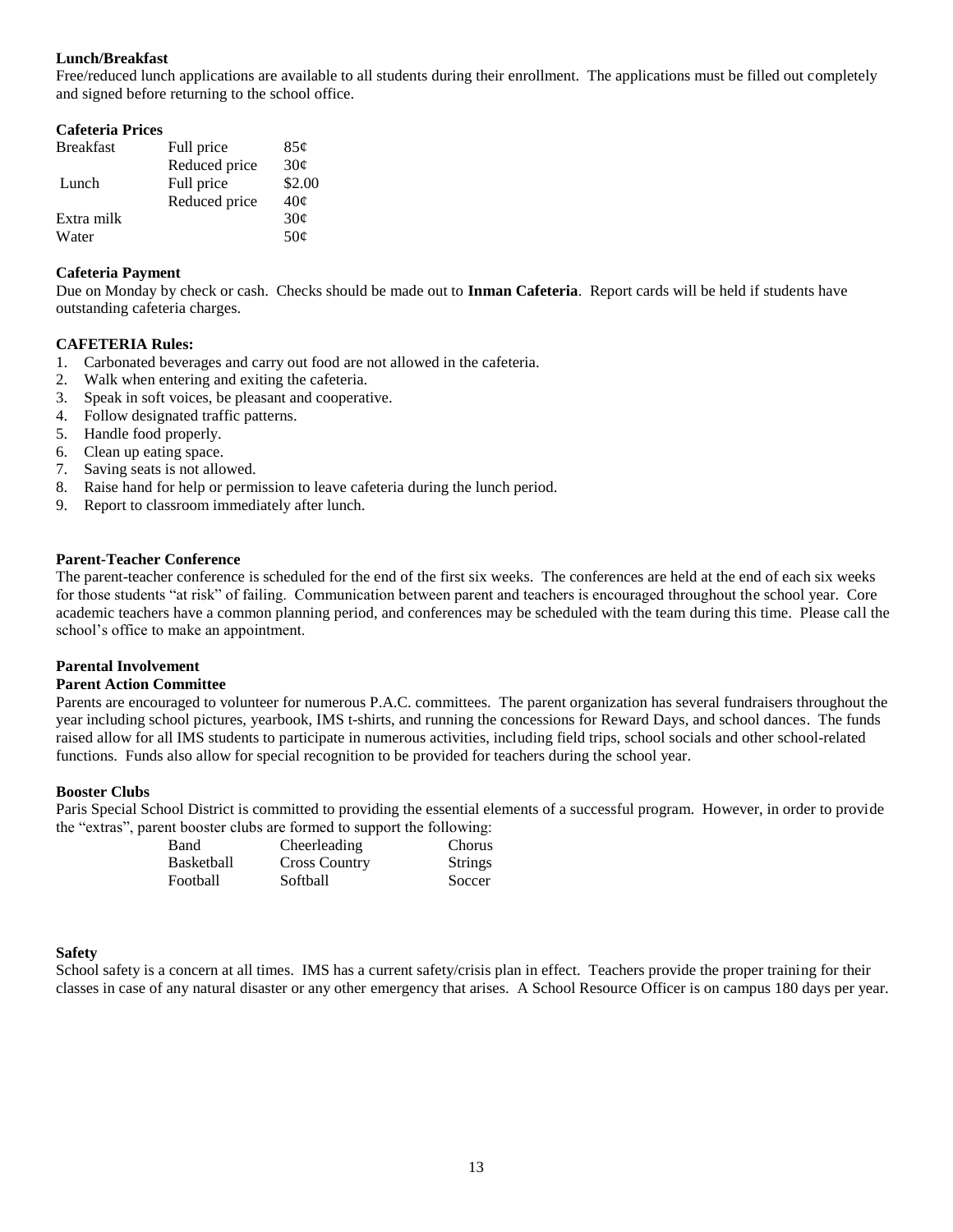# **Medicines/Health Policy**

Each student must have in their permanent folder a current immunization green card, pre-kindergarten physical sheet, and a copy of a certified birth certificate.

Prescription and non-prescription medicines are to be brought to the school office by the parent or guardian. Medicines will not be sent home with the student. Medicines will be locked in the nurse's office and will be administered by the nurse or her designee. All medicines must be in the original container and have the proper label:

- 1. Student's name
- 2. Name of drug
- 3. Dosage amount and schedule
- 4. Date, drugstore, and doctor's name on prescription drugs

All medicines must be accompanied with a signed and dated note explaining health conditions requiring medications and anticipated number of days the medicine is to be administered.

# **PARENTS/GUARDIANS MUST SUPPLY MEDICATIONS USED BY STUDENTS.**

# **Head Lice/Treatment**

School follows appropriate procedures after every determined lice case in accordance with Board Policy. A student identified by the school nurse or designee to have lice must be picked up immediately by parent/guardian. A note from the health department or physician must be brought for the student to be admitted to school. As stated in P.S.S.D. Board Policy, "A student will be expected to have met all requirements for treatments and return to school no later than two (2) days following exclusion for head lice." All days in excess of the two allowable days will be marked unexcused. Please see the school nurse for advice concerning treatment.

# **Electronic Devices**

Electronic devices include, but are not limited to, cell phones, pagers, iPods, CD players, MP3 players, and radios.

**1st Offense**: Devices will be confiscated and returned to the student at the end of the day. The infraction will be recorded in the school's database.

**2nd Offense**: Devices will be confiscated and returned to the student's parents upon meeting with administration. **3rd Offense**: A third or subsequent violation will result in devices being confiscated and returned at the end of 30 days.

If a student refuses to hand over an electronic device when asked to do so by a teacher or staff member, that student will serve 3 days in ISS.

# **Telephone Calls**

Phone calls are restricted and should be made only in emergencies. Students are informed in advance of after school meetings and activities and are to plan transportation accordingly. It is the student's responsibility to inform their parent/guardian of the activity schedule. Student will be allowed to use the phone to have assignments and/or projects delivered during the school day with permission from teachers and/or the office staff. Teacher voice mail numbers will be provided at the beginning of the school year. Please use this service to leave message for teachers and students.

# **Textbooks**

Textbooks are loaned to the students each school year for their use. Each textbook loaned should be labeled with the student's name and identification number. If any student damages or loses a textbook, he/she will be responsible for payment to replace the book.

# **Visitors**

ALL visitors to the school **must** go to the school office and register. Each visitor is required to wear a "visitor's pass" while they are on the premises and sign out before leaving the building.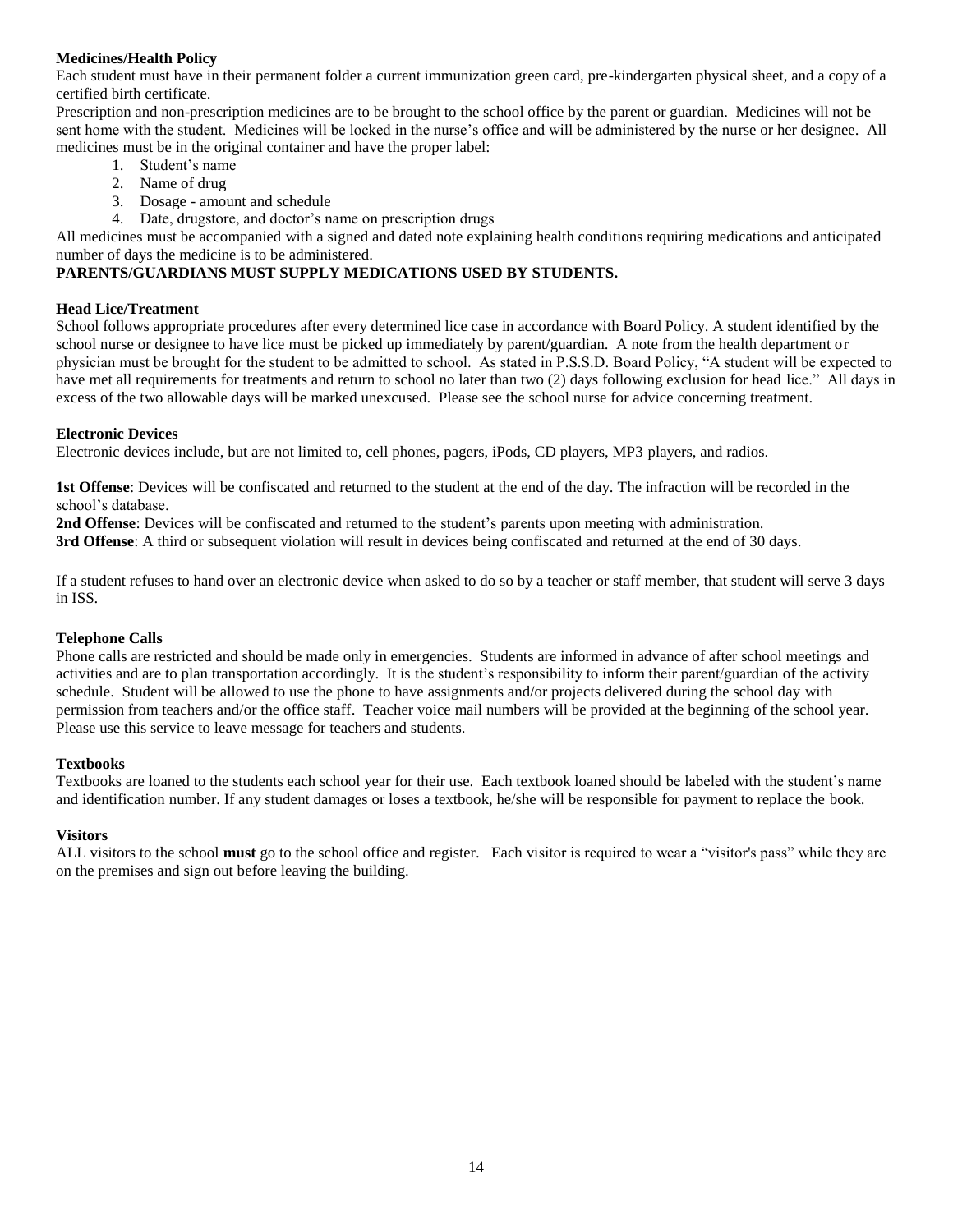# **School Supply List**

 $\frac{\text{CDC CLASS}}{1 \text{ package notebook paper} - \text{wide ruled}}$   $\frac{\text{7}^{\text{th}} \text{Grade}}{2 \text{ packages notebook paper}}$ 1 package notebook paper – wide ruled 1 package of #2 pencils – no mechanical pencils #2 pencils 2 packages washable markers 1 package erasable colored pencils 1 pair scissors 1 package highlighters 1 package of colored pencils 1 package clear page protectors 2 glue sticks  $4 \text{ binders} - 1 \frac{1}{2} \text{ inch} 3 \text{ ring}$ 4 pocket folders with tabs 4 packages tab dividers 2 dry erase markers 2 composition books – not spiral 1 composition book - not spiral 1 dry marker eraser 1 pencil box 4 black dry erase markers 1 zippered pencil bag Clorox wipes Baby wipes 1 ½ inch binder

# **6 th Grade 8**

2 packages notebook paper – wide ruled 2 packages notebook paper 3 packages wooden pencils #2 pencils 2 red grading pens 1 package markers 2 composition books 100 pages (not spiral) 4 glue sticks 10 clear page protectors 2 composition notebooks – not spiral 1 package crayons 3 binders – 1  $\frac{1}{2}$  inch 3 ring 1 package colored pencils 1 bottle rubber cement 1 pair scissors 2 pocket folders with brads 4 glue sticks 3 packages tab dividers 2 bottle white school glue 2 bottle white school glue 1 package colored pencils 2 five subject spiral notebooks with pockets 1 package colored index cards 4 dry erase markers and 1 dry eraser 1 package highlighters 1 package highlighters 2 dry erase markers 1 Mead Five-Star plastic pocket folder with prongs 2 boxes tissue 1 package markers 1 Clorox wipes (GIRLS) 2 sets ear buds 1 box quart Ziploc bags (BOYS) 2 packages cap erasers 1 package Post It 24 count tabs 2 Clorox wipes 4 boxes tissue TI-15 calculator optional

# **th Grade**

4 glue sticks 1 jar rubber cement 1 package markers 2 boxes tissue Hand sanitizer Clorox wipes OPTIONAL: earbuds, USB drive, TI-15 calculator

# **th Grade**

Earbuds – inexpensive (optional)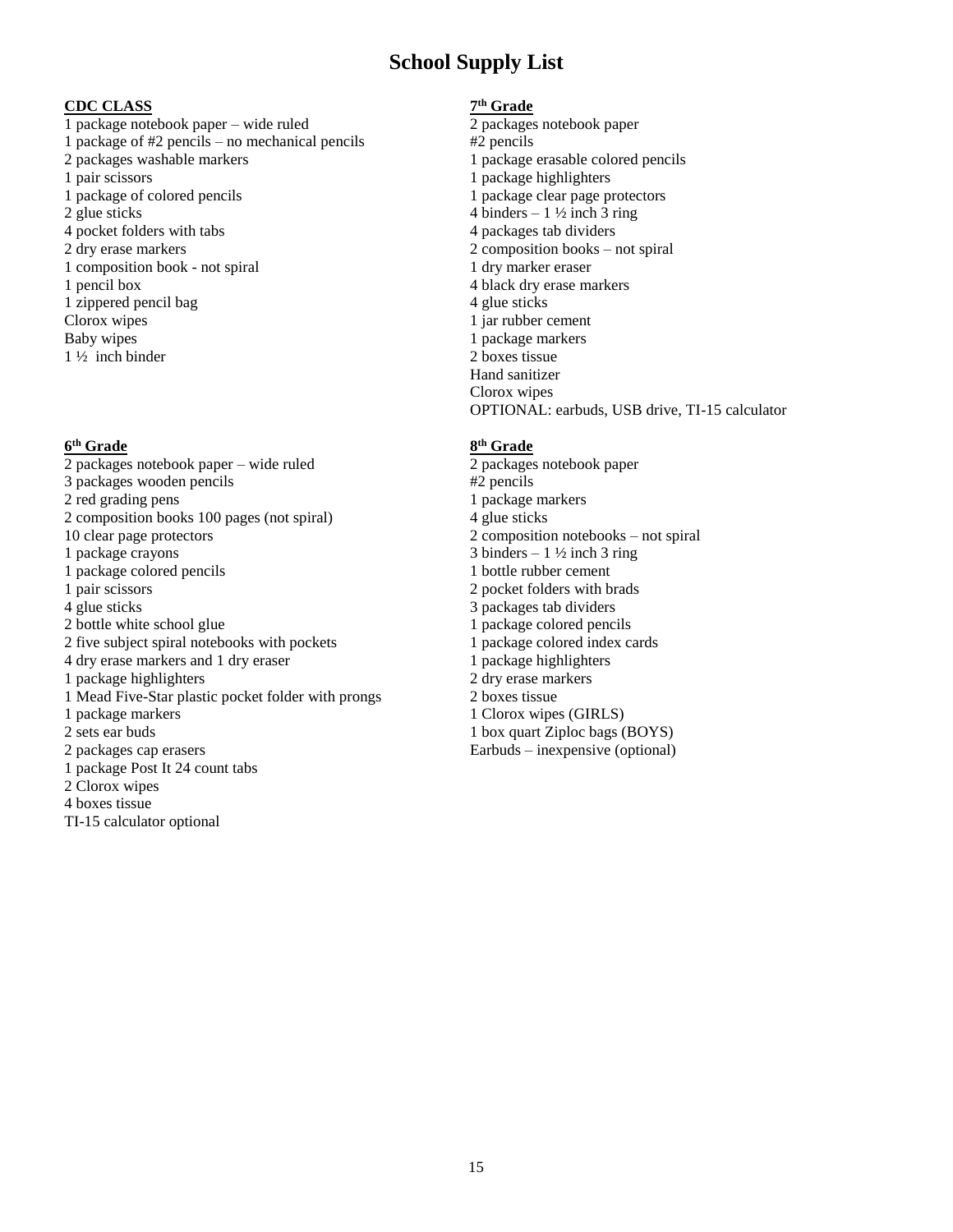# **INMAN MIDDLE SCHOOL TITLE I PARENT INVOLVEMENT**

# A. 1. LOCAL DISTRICT-WIDE EDUCATIONAL AGENCY POLICY

A. 1. General

Parents will be surveyed at each school to determine greatest needs for their children and how they can be involved in parental activities. Paris Elementary School is a Title I School-Wide school. The surveys will represent the views of **all** parents including parents of title I and ELL students.

# A.2. Written Plan

This plan was developed with input and agreement from all parents, including parents of Title I and ELL children. Representatives from each demographic group participated in the development and revision of this plan to ensure the continuity between the

district plan and the plan at each individual school. Names of the individuals involved are on file in the principal office. A copy of this plan will be available in the student handbook and website. The school plan will be updated periodically to meet the changing needs of parents, students, and schools.

- A. Questionnaires/Surveys will be used to obtain parental input in the development of the School Title I plan.
- B. Information regarding progress of the school toward meeting state standards will be disseminated to parents through school newsletters with a request for parent comments and will also be available on the state website.
- C. Parent Involvement Extended Contract Teachers will meet periodically throughout the year with school faculty and staff to provide technical assistance to promote the implementation and expansion of parent involvement through training sessions, meetings and workshops. Timely information provided to parents will be ensured through interim reports every three weeks and benchmark assessment results following each assessment. The Parent Involvement Coordinators and Principal will monitor the progress of parent/school communication.
- D. Parent involvement will be strengthened through annual parent orientation meeting and such activities as: school newsletters, Parent Academy, workshops, training sessions, PAC meetings, family nights, parent/teacher conferences. Flexible scheduling of all meetings will be implemented to accommodate parental work schedules whenever possible.
- E. School support teams composed of parents, teachers, and other staff will meet periodically to develop strategies with other programs concerning parent involvement. Included in this development is the Parent – School Compact. Parents, teachers, and Students will agree to fulfill the stipulations provided in the contract on a yearly basis.
- F. Annual surveys will be conducted to determine the success of parental participation and to identify how parental involvement may be increased by determining barriers that may hinder greater parental involvement.
- G. Parents will be provided with paper copies and have website access to grade level specific curriculum requirements and Tennessee Academic Standards.

# **Transfer Option for Students Victimized by Violent Crime at School**

Under the Tennessee State Board of Education's Unsafe School Choice Policy, any public school student who is the victim of a violent crime as defined under Tennessee Code Annotated  $40-38-111(g)$ , or the attempt to commit one of these offenses as defined under Tennessee Code Annotated 39-12-101, shall be provided an opportunity to transfer to another grade-level appropriate school within the district.

Additional information regarding this option may be obtained by contacting our Superintendent at 731-642-9322.

# **Title VI – Discrimination Disclaimer**

In compliance with Title VI of the Civil Rights Act of 1964 (P. L. 88-352), the following policy is for the guidance of all students and personnel within ALL schools in the Paris Special School District:

No person shall be denied employment, be excluded from participation in, be denied the benefits of, or subject to discrimination in any program or activity; on the basis of sex, religion, belief, national origin, ethnic group, or disabling condition.

In compliance, any Title VI concerns should be directed to our Supervisor of Instruction; Paris Special School District, 1219 Hwy 641 South, Paris, Tennessee 38242, Phone: 731-642-9322.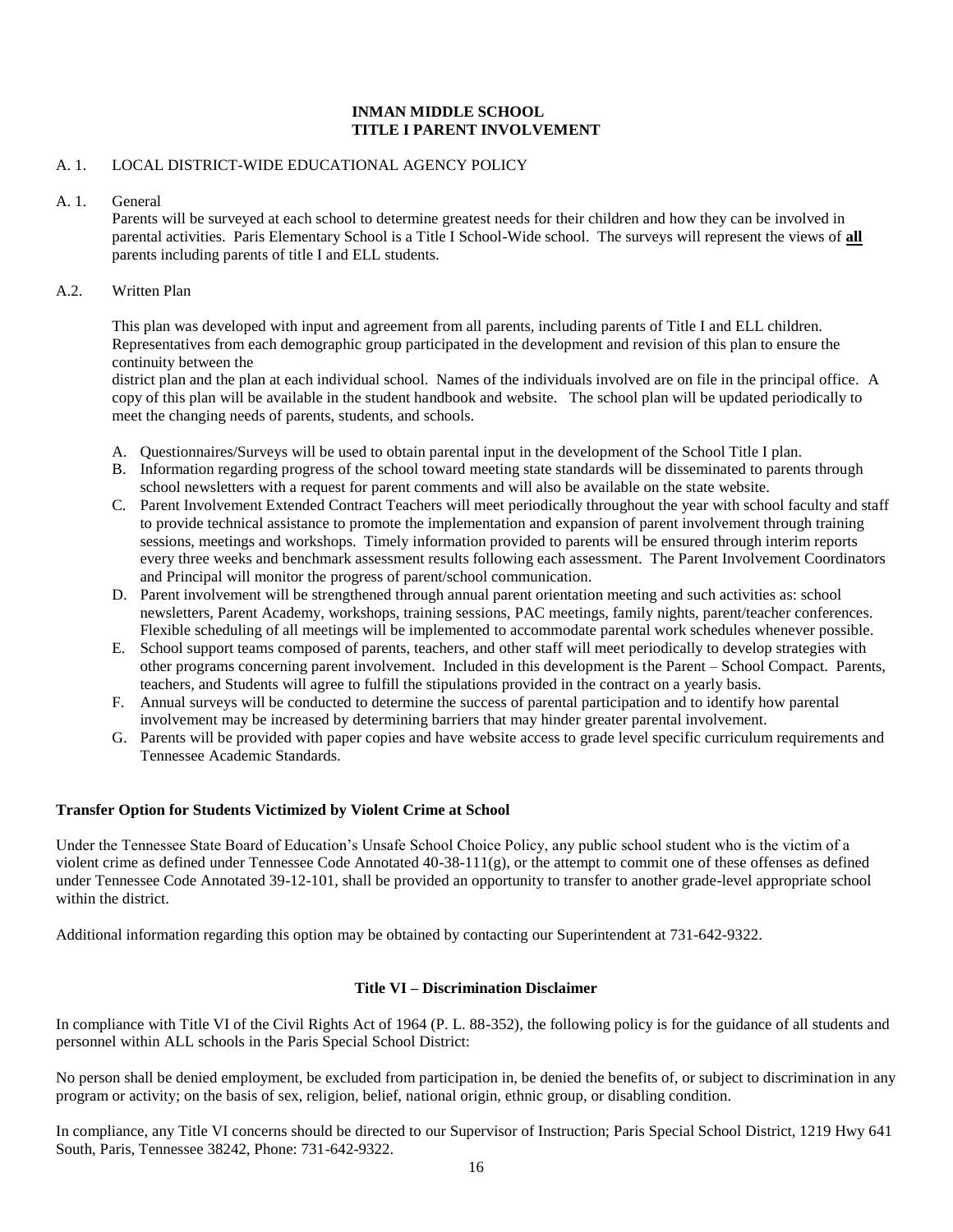# **Titulo VI – Renuncia de Discriminación**

De acuerdo con el titulo VI de la ley de los derechos civiles do 1964, la politica siguiete es para la dirección de todos los estudiantes y los empleados dentro de todas las escuelas en Paris Especial Escuelas Zona.

A ninguna persona se le negará empleo, ni será excluida de participación, ni se le negarán beneficios, ni será sujeta a discriminación en ningun programs, ni actividad a base de su sexo, religion, creecia, origen national, groupo étnico, ni condició de incapacidad.

Preguntas con respecto a lo de arriba, deben ser dirigidas Supervisor de Administracion y Supporio Servicios; Paris Especial Escuelas ona, 1219 La carretera 641 Sur, Paris, Tennessee 38242; Telephono: (731) 642-9322.

#### **Title IX**

Title IX of the Civil Rights Act provides that "no person in the United States shall, on the basis of sex, be excluded from participation in, be denied the benefits of, or be subjected to discrimination under an education program or activity receiving federal assistance."

Should any student feel that the terms of the above legislation are not being met, the first step is to contact the person(s) immediately involved or the school principal to discuss the matter. The principal is able to supply any student with the procedures for formal appeal of unresolved matters.

In compliance, any Title IX concerns should be directed to our Supervisor of Instruction; Paris Special School District, 1219 Hwy 642 South, Paris, Tennessee 38242 Phone: (731) 642-9322

\*\*\*\*Translation of Title VI and Title IX into any other native language upon request\*\*\*

Complaint manager for Inman Middle School: Mr Jason Scarbrough, Principal Mrs Amy Vance, Guidance 731-642-8131

#### **Paris Special School District Notice of Records**

- Parents of Paris Special School District students have the right to see and examine school records that relate to their child.
- Only parents or designated school personnel may review students records.
- Most records, including Special Education records, are kept by the principal at the school in which the child is enrolled.
- If a student moves, the student record will be sent to the new school upon written request from the school.
- A complete list of student records maintained, along with locations and authorized custodians of the records, is on file and available for inspection at Paris Special School District Central Office, 1219 Highway 641 South, Paris, Tennessee 38242.

#### **Qualifications of Teachers and Paraprofessionals**

Parents of students in any PSSD school may request information about the qualification of teachers and paraprofessionals who work with their child as we are Title I School wide in all PSSD schools.

#### **504**

# **Information on Section 504 of the Rehabilitation Act of 1973 for Parents, Students, and Employees Elementary and Secondary Education**

What is Section 504?

The Rehabilitation Act of 1973 is a civil rights statute which provides that:

"No otherwise qualified individual with handicaps in the United States……shall, solely by reason of his/her handicap, be excluded from the participation in, be denied the benefit of, or be subjected to discrimination under any program or activity receiving federal financial assistance or activity by any Executive agency or by the United States Postal Service." >What is a Program or Activity?

All programs or activities of the school districts receiving federal funds regardless of whether the specific program or activity involved is a direct recipient of federal funds.

>Who is Qualified Individual with Handicaps:

For school districts, all school-age children are qualified.

There are three ways a person may qualify as an individual with handicaps under regulations:

1. The person is considered handicapped if he/she has a physical or mental impairment which substantially limits one or more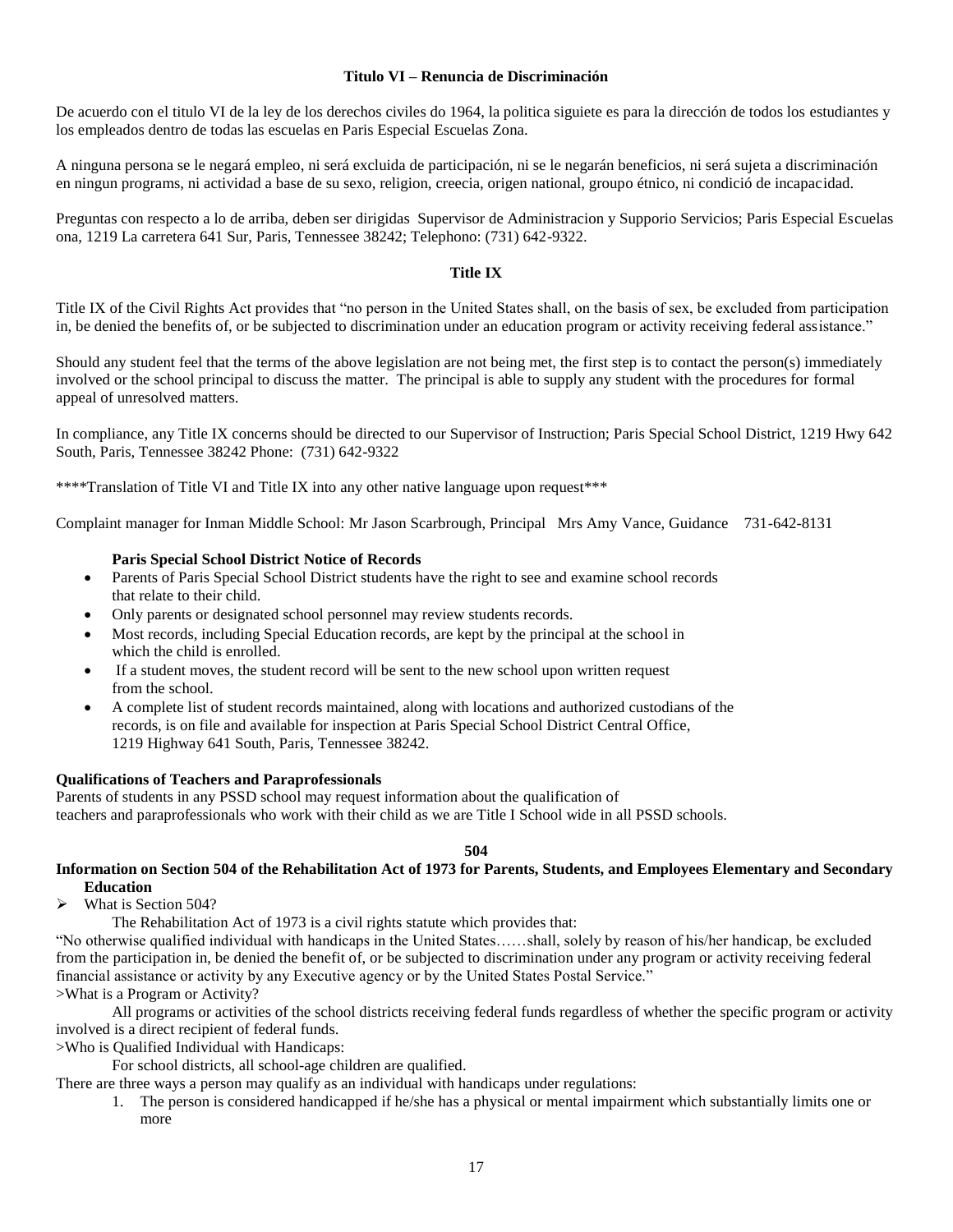- 2. major life activity. Major life activities include walking, seeing, hearing, speaking, breathing, learning, working, caring for oneself and performing manual tasks. The handicapping condition need only substantially limit one major life activity in order for the student to be eligible. The term does not cover children disadvantaged by cultural, environmental, or economic factors.
- 3. A person is considered handicapped if he/she has a record or history of such an impairment described in #1.
- 4. A person is considered handicapped if he/she is regarded as having such an impairment described in #1.
	- a. A person can be found eligible if he/she has a physical or mental impairment that does not substantially limit a major life activity but is treated by the school district as having such limitations.
	- b. A person can be found eligible if he/she has physical or mental impairment that substantially limits a major life activity only as a result of the attitudes of others towards such an impairment.
	- c. A person can be found eligible if he/she has no physical or mental impairment but is treated by the school district as having such an impairment.

All students who are identified and are receiving special education services are considered eligible under 504. Other students who may be considered eligible under 504 but not receiving special education services may include the following:

- 1. Communicable diseases
- 2. Temporary handicapping conditions resulting from accident, injury or illness
- 3. Attention Deficit Disorder
- 4. Behavior disorders
- 5. Chronic asthma and severe allergies
- 6. Physical handicaps
- 7. Diabetes

>What are the School System's Obligations for Elementary and Secondary Education?

- 1. Free appropriate education with service agreement
- 2. Evaluations to determine disability
- 3. Placement procedures
- 4. Re-evaluations
- 5. Least restrictive environment for services
- 6. Non-academic services
- 7. Program accessibility

8. Sign language interpreters for hearing impaired parents at a school initiated conference for student.

For grievance procedures to resolve complaints of discrimination, please call:

Dr. Norma Gerrell, Superintendent

# 1219 Hwy 641 South, Paris, TN 38242 Phone: (731) 642-9322

# **Paris Special School District Student Expectations**

We take responsibility for learning.

This means:

We arrive at school on time.

We are prepared for class.

We demonstrate a serious and responsible attitude in daily work. Homework is carefully and thoughtfully completed and on time.

We try to settle our differences in a peaceful manner. This means:

We respect other people's property and personal space.

We do not physically or verbally fight with other children. We do not take anything that does not belong to us.

We follow the directions of adults in charge, the first time given.

This means:

We look at the speaker.

We do not talk back to teachers or adults in charge.

This includes substitutes, custodians, bus drivers, and lunchroom supervisors.